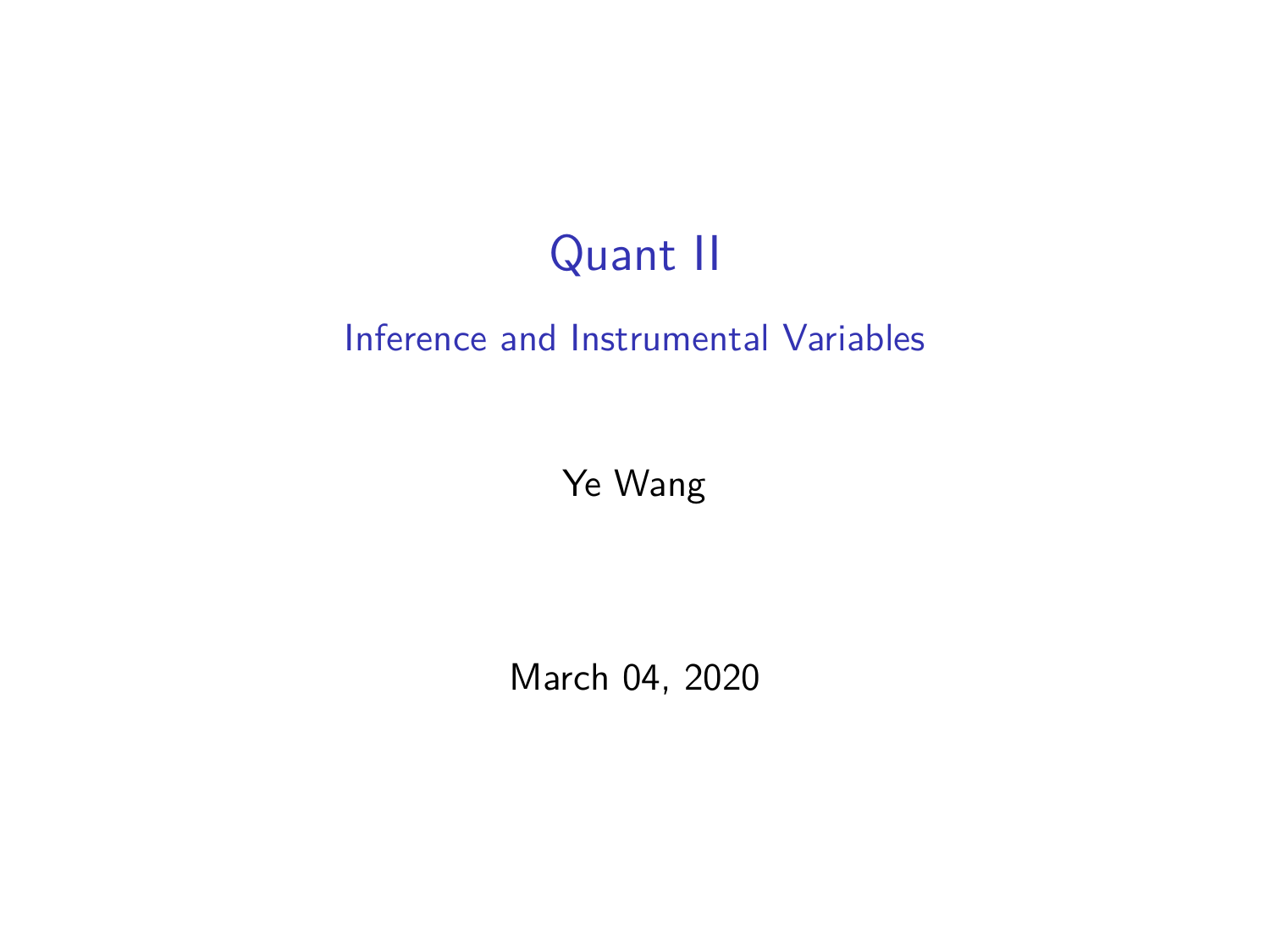## Outline

- $\blacktriangleright$  Inference
	- $\blacktriangleright$  Asymptotics
	- $\blacktriangleright$  Bootstrap
- $\blacktriangleright$  Instrumental variables
	- $\blacktriangleright$  Principal strata
	- $\blacktriangleright$  Test for IV's validity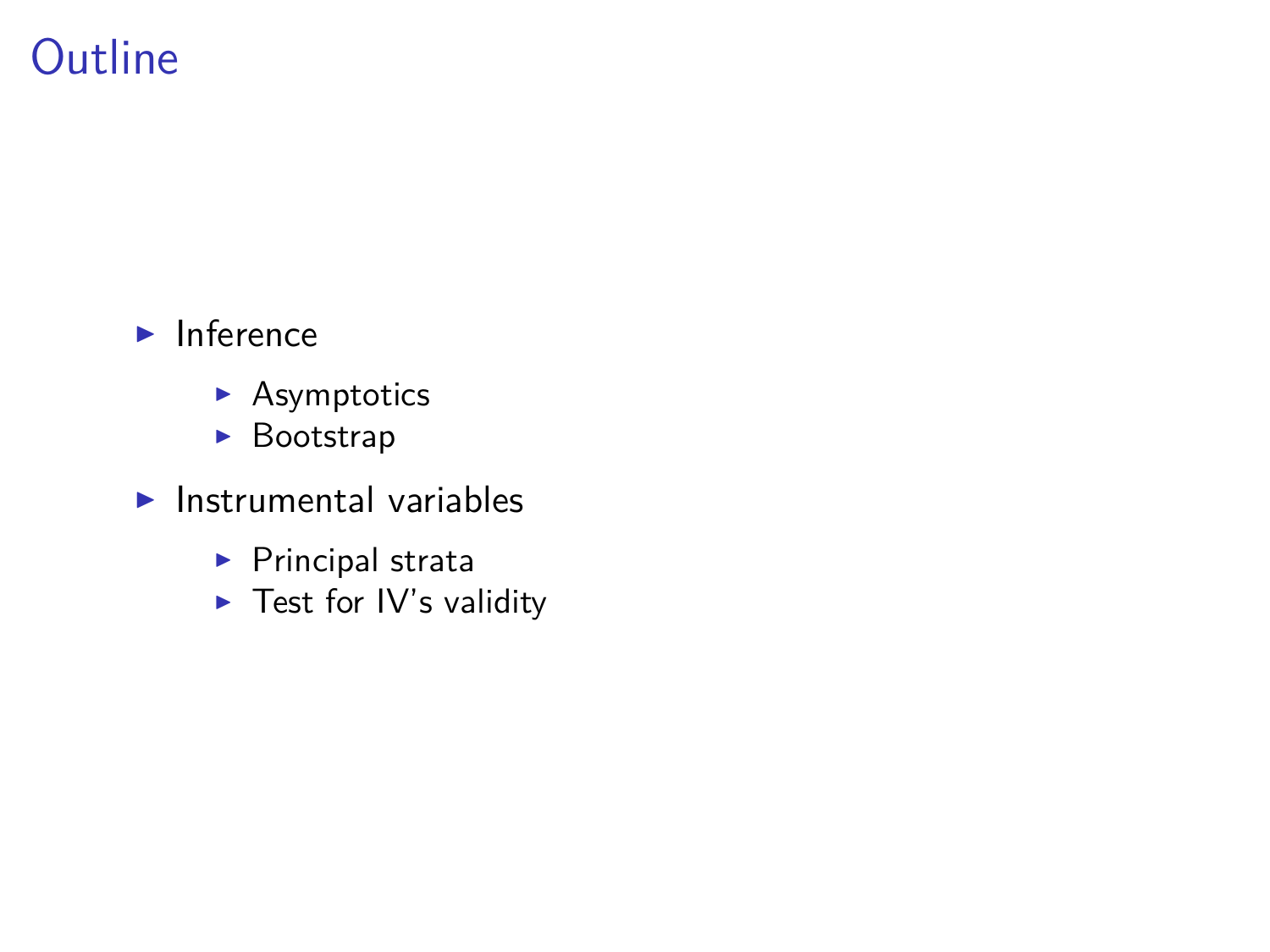$\blacktriangleright$  The frequentist perspective:  $\mathbf{W}_i = (Y_i, D_i, \mathbf{X}_i)$  is drawn from some unknown distribution f.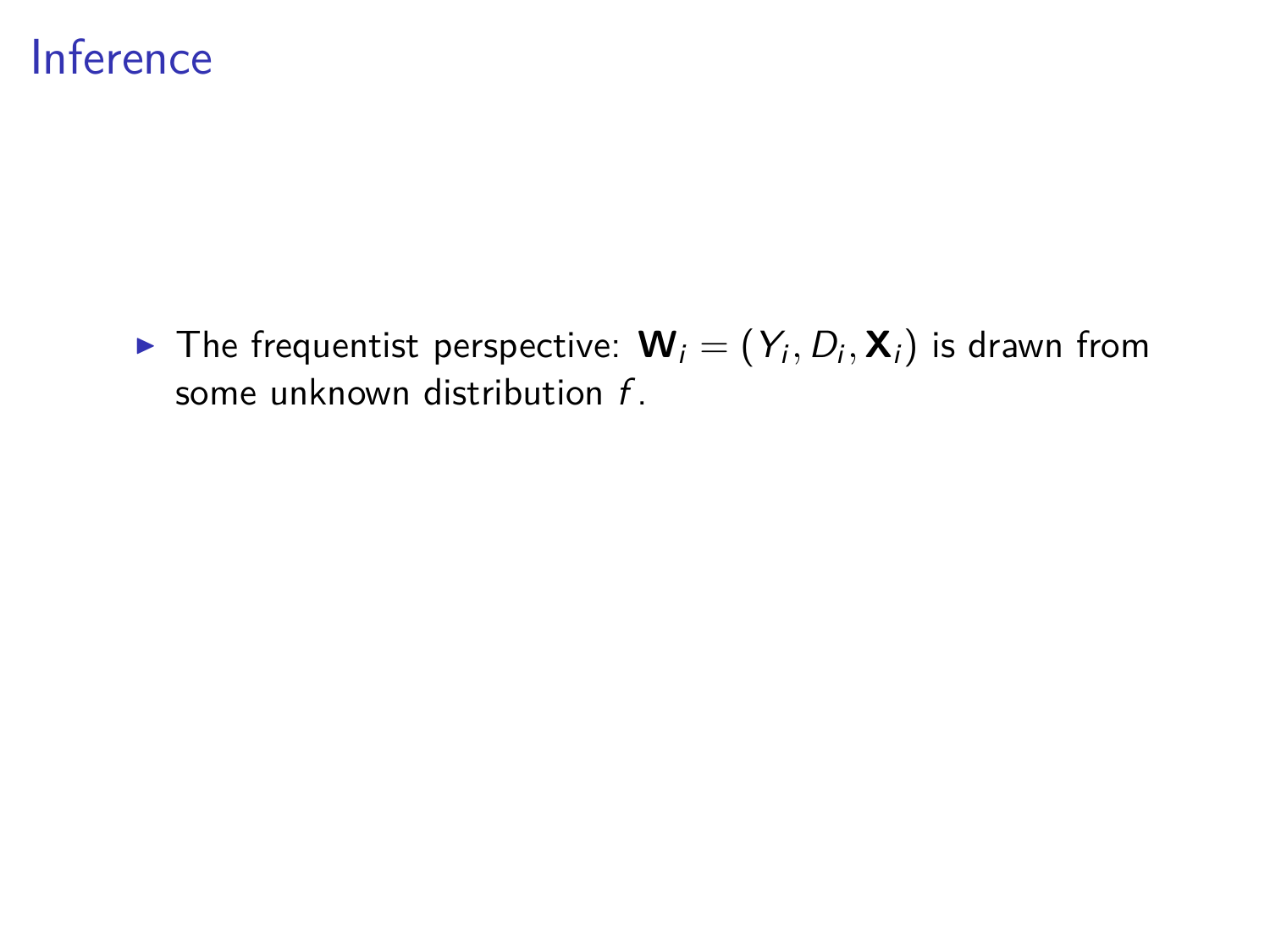- $\blacktriangleright$  The frequentist perspective:  $\mathbf{W}_i = (Y_i, D_i, \mathbf{X}_i)$  is drawn from some unknown distribution f.
- **F** The estimate  $\theta$  is a functional of  $f: \theta = \theta(f)$ .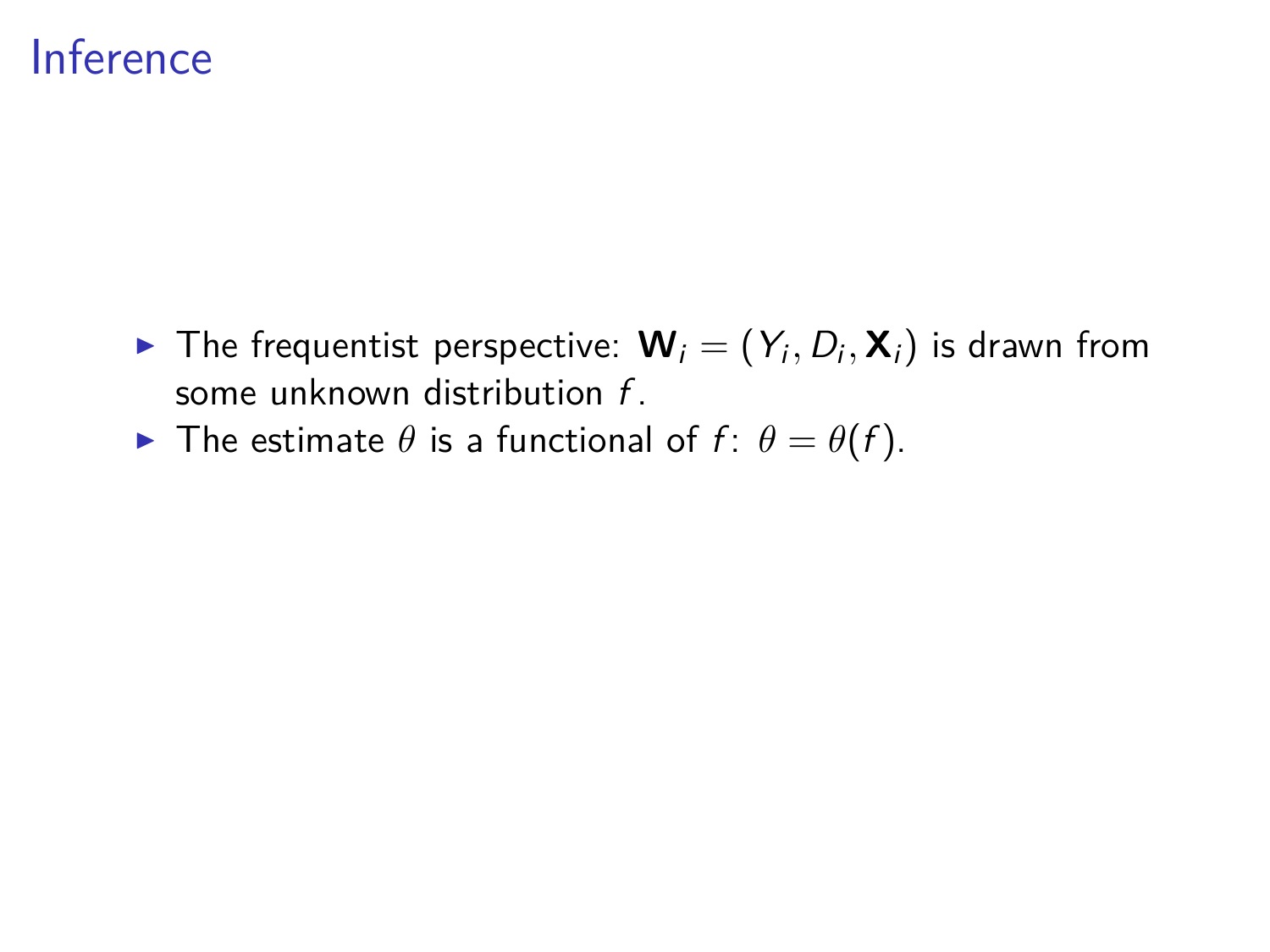- $\blacktriangleright$  The frequentist perspective:  $\mathbf{W}_i = (Y_i, D_i, \mathbf{X}_i)$  is drawn from some unknown distribution f.
- **F** The estimate  $\theta$  is a functional of  $f: \theta = \theta(f)$ .
- $\blacktriangleright$  Yet f is unknown.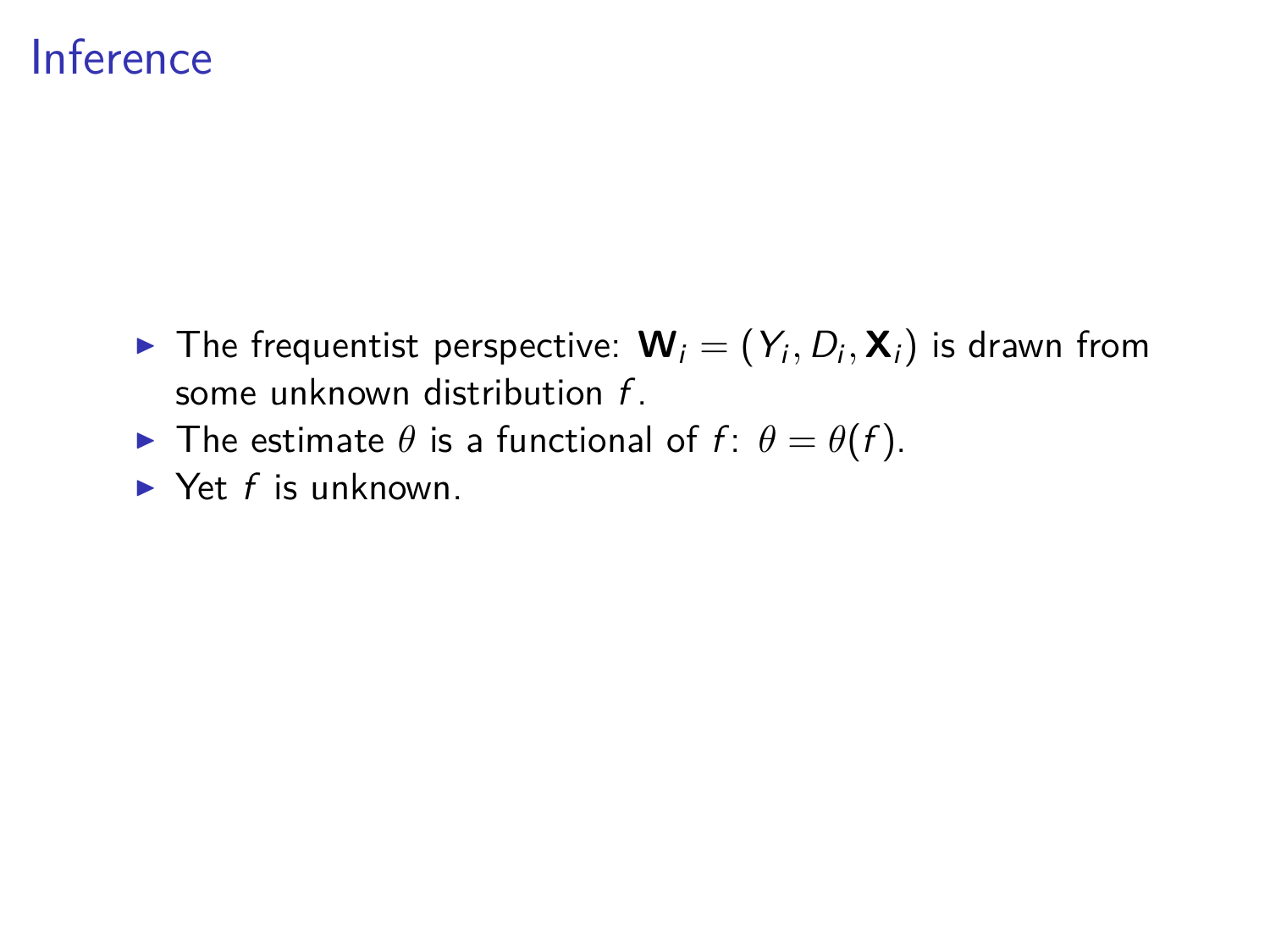- $\blacktriangleright$  The frequentist perspective:  $\mathbf{W}_i = (Y_i, D_i, \mathbf{X}_i)$  is drawn from some unknown distribution f .
- **F** The estimate  $\theta$  is a functional of  $f: \theta = \theta(f)$ .
- $\blacktriangleright$  Yet f is unknown.
- $\triangleright$  We either focus on the limit of  $\theta(f)$ ,  $\theta_0$ , or use the empirical distribution function,  $\hat{f}$ , to approximate f.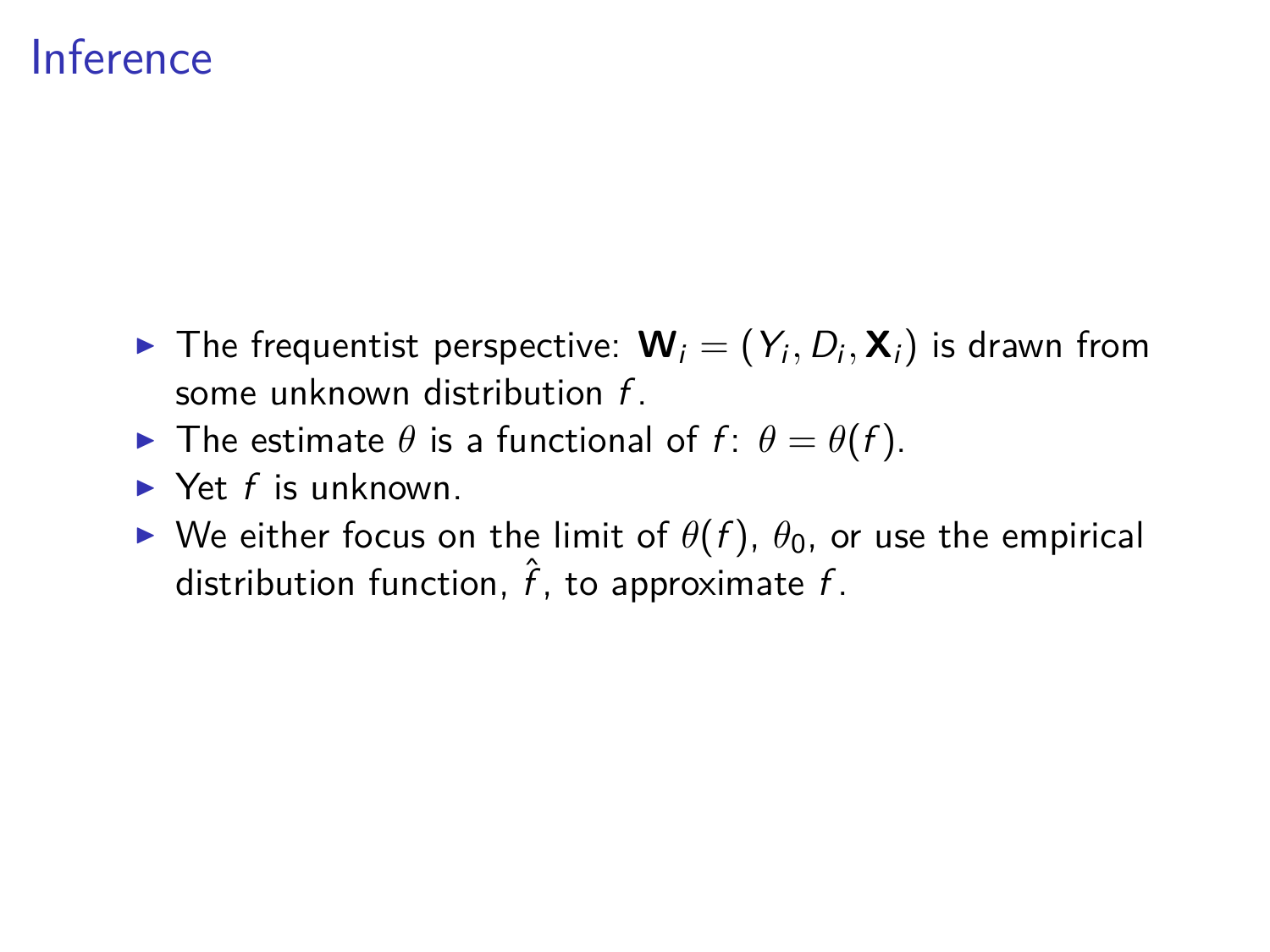$\blacktriangleright$  How do we derive the asymptotic distribution of an estimator?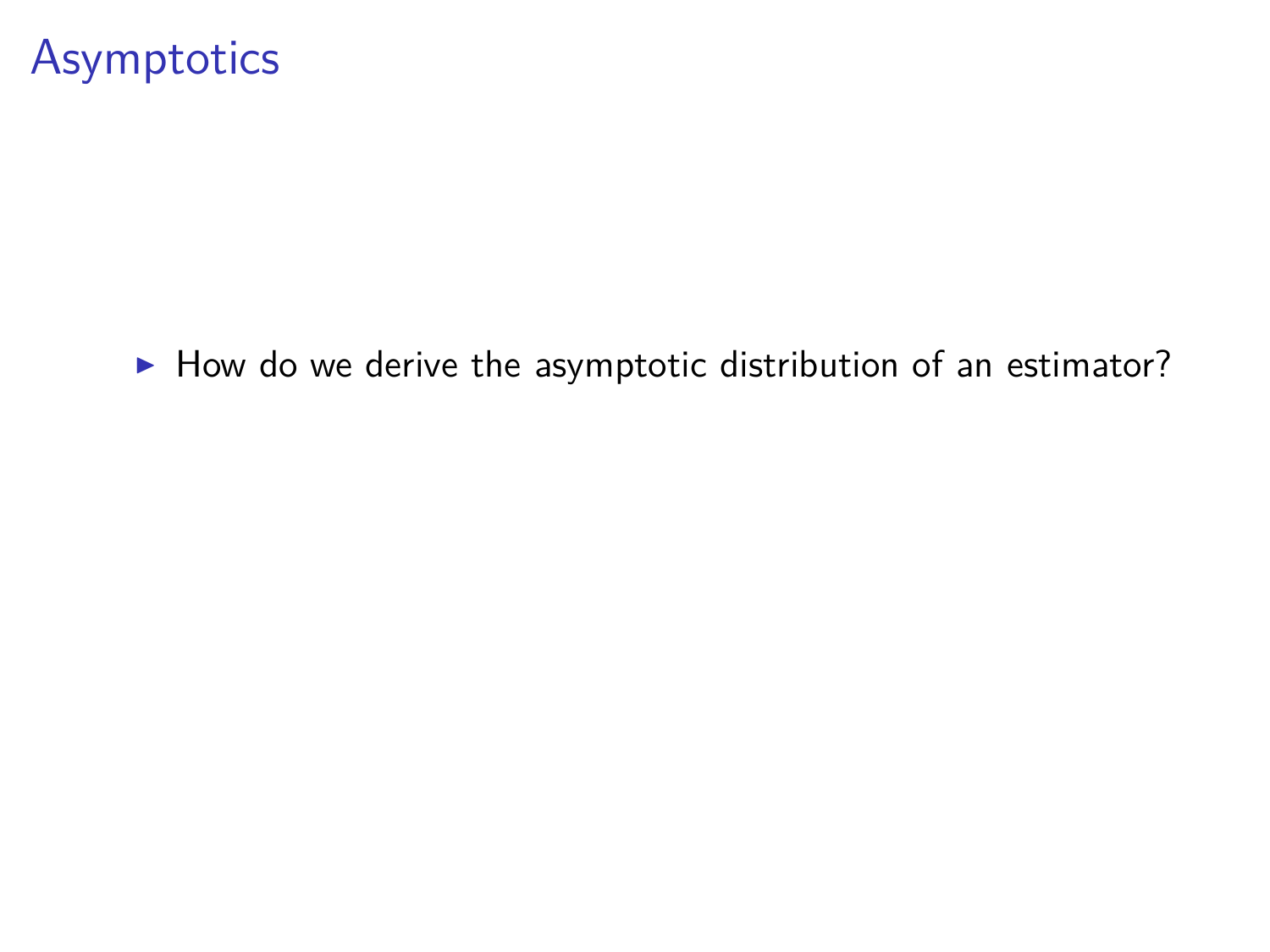- $\blacktriangleright$  How do we derive the asymptotic distribution of an estimator?
- $\triangleright$  Cornerstone: central limit theorem
- $\triangleright$  The estimator converges to the normal distribution with the The estimator converges to the normal distribution with the speed  $\sqrt{N}$  when the error from each observation is relatively small and independent.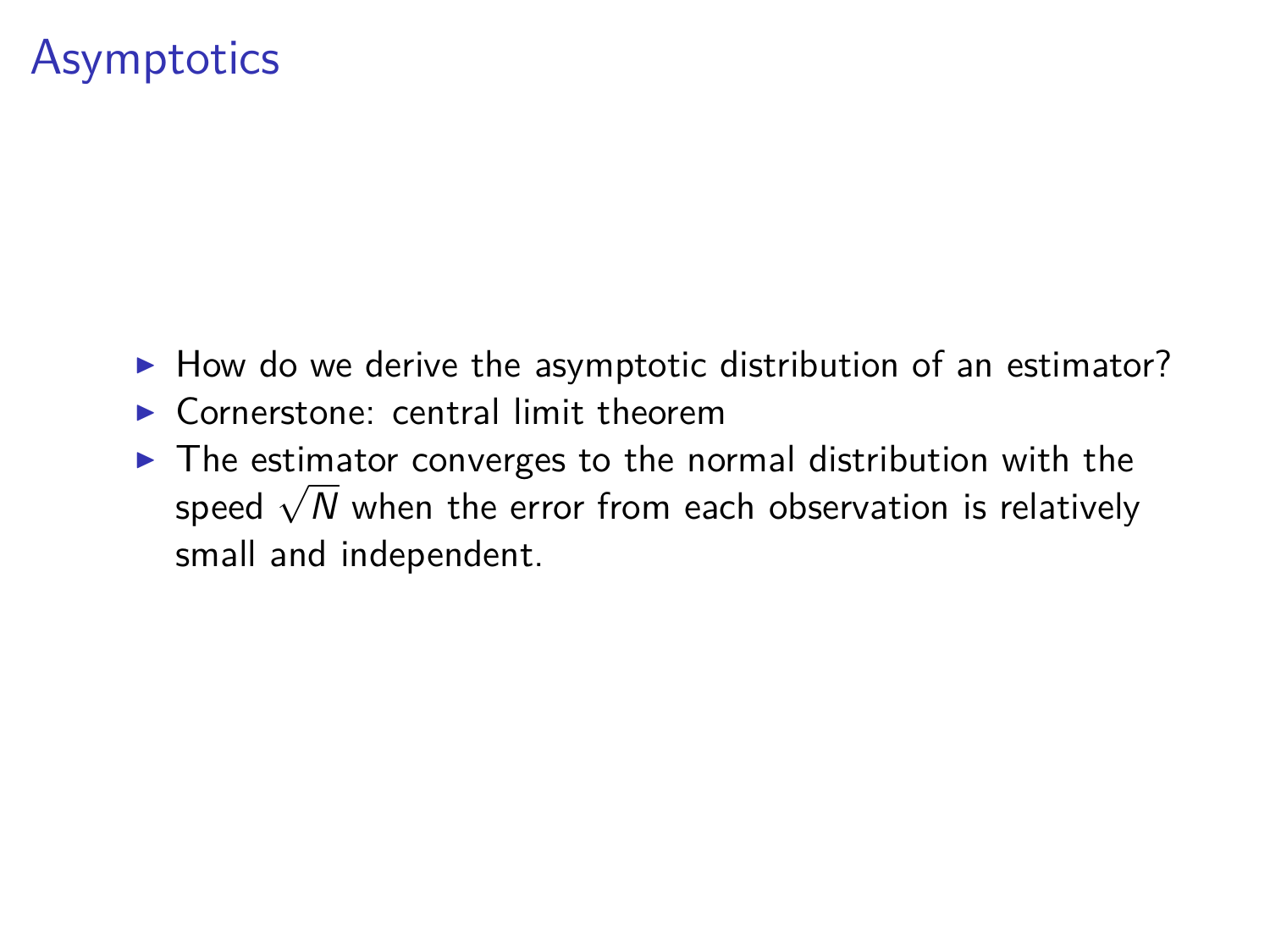$\triangleright$  Most estimators in causal inference have the following form:

$$
\hat{\tau} = \frac{1}{N} \sum_{i=1}^{N} \phi(\mathbf{W}_i; \beta)
$$

where *β* represents nuisance parameters.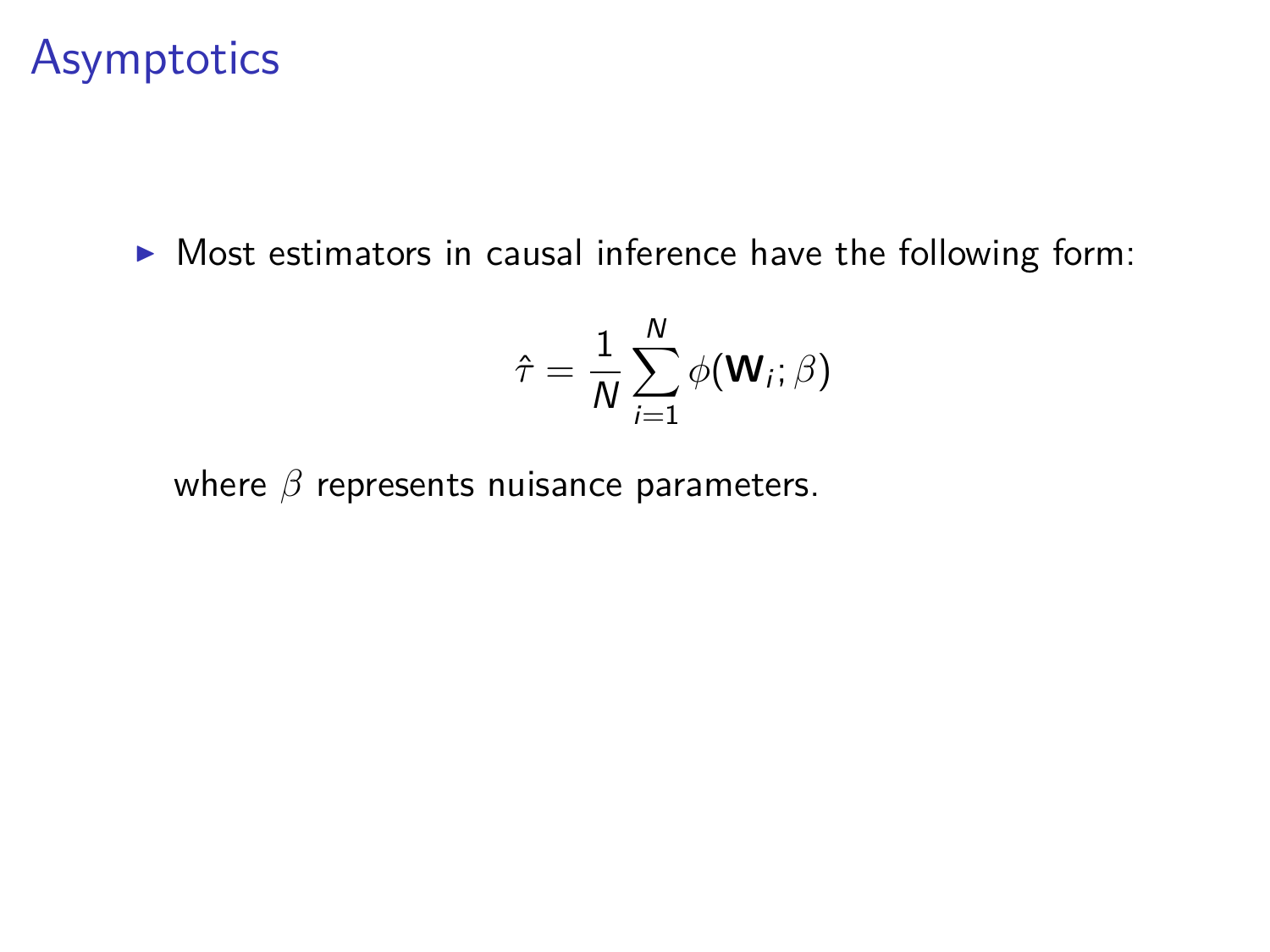$\triangleright$  Most estimators in causal inference have the following form:

$$
\hat{\tau} = \frac{1}{N} \sum_{i=1}^{N} \phi(\mathbf{W}_i; \beta)
$$

where *β* represents nuisance parameters.

 $\blacktriangleright$  For example, in the Horvitz-Thompson estimator,  $\phi(\mathbf{W}_i; \beta) = \frac{D_i Y_i}{p_i} - \frac{(1 - D_i) Y_i}{1 - p_i}$  $\frac{-D_i}{1-p_i}$ . <sup>I</sup> *φ*(**W**<sup>i</sup> ; *β*) is called the influence function of the estimator *τ*ˆ.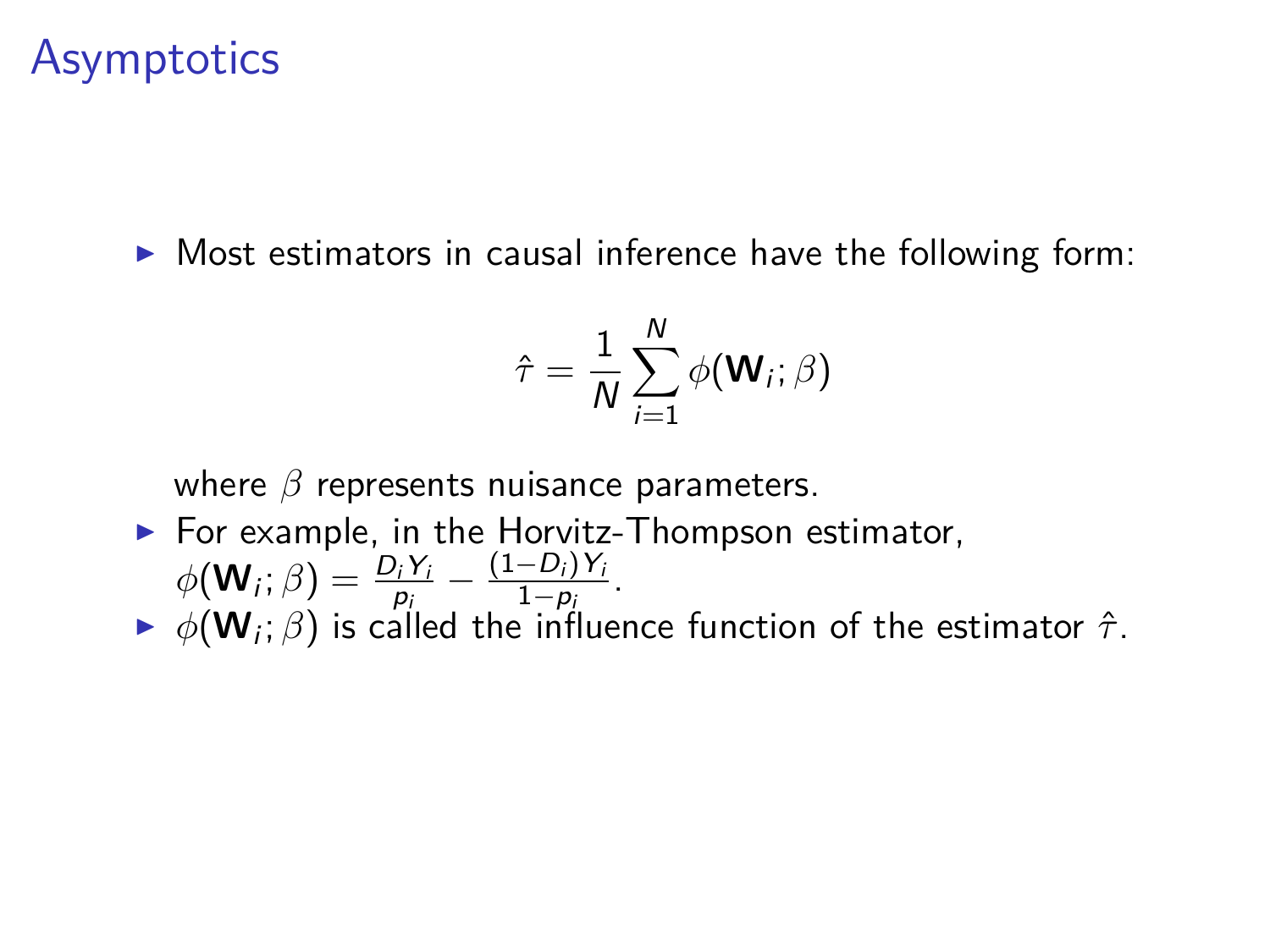$\triangleright$  Most estimators in causal inference have the following form:

$$
\hat{\tau} = \frac{1}{N} \sum_{i=1}^{N} \phi(\mathbf{W}_i; \beta)
$$

where *β* represents nuisance parameters.

- $\blacktriangleright$  For example, in the Horvitz-Thompson estimator,  $\phi(\mathbf{W}_i; \beta) = \frac{D_i Y_i}{p_i} - \frac{(1 - D_i) Y_i}{1 - p_i}$  $\frac{-D_i}{1-p_i}$ .
- <sup>I</sup> *φ*(**W**<sup>i</sup> ; *β*) is called the influence function of the estimator *τ*ˆ.
- **► When the value of** *β* **is known,**  $\hat{\tau} \tau$  **converges to the normal** distribution under some regularity conditions.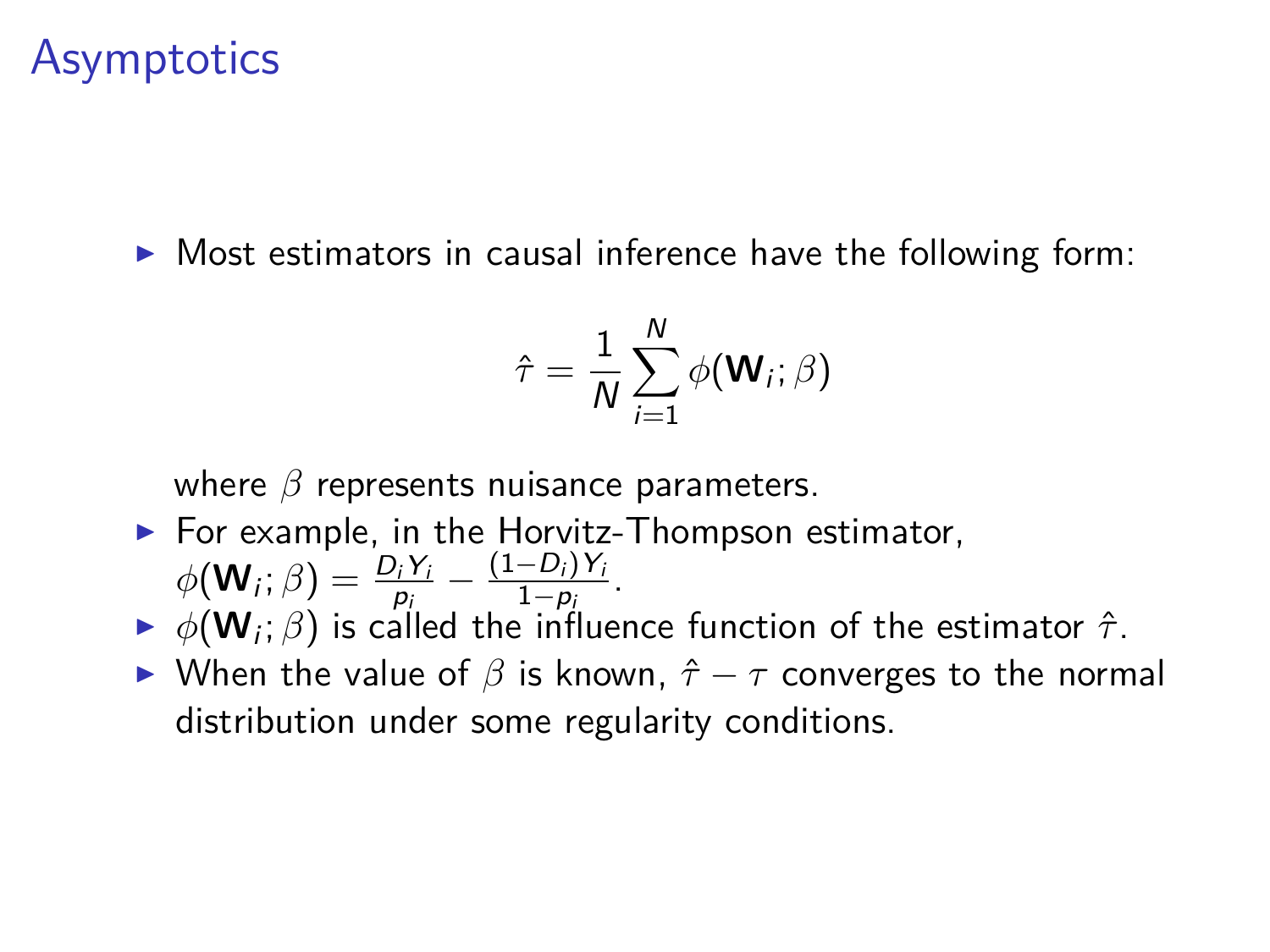$\triangleright$  When  $\beta$  is unknown, we have to take into account the uncertainty from its estimation.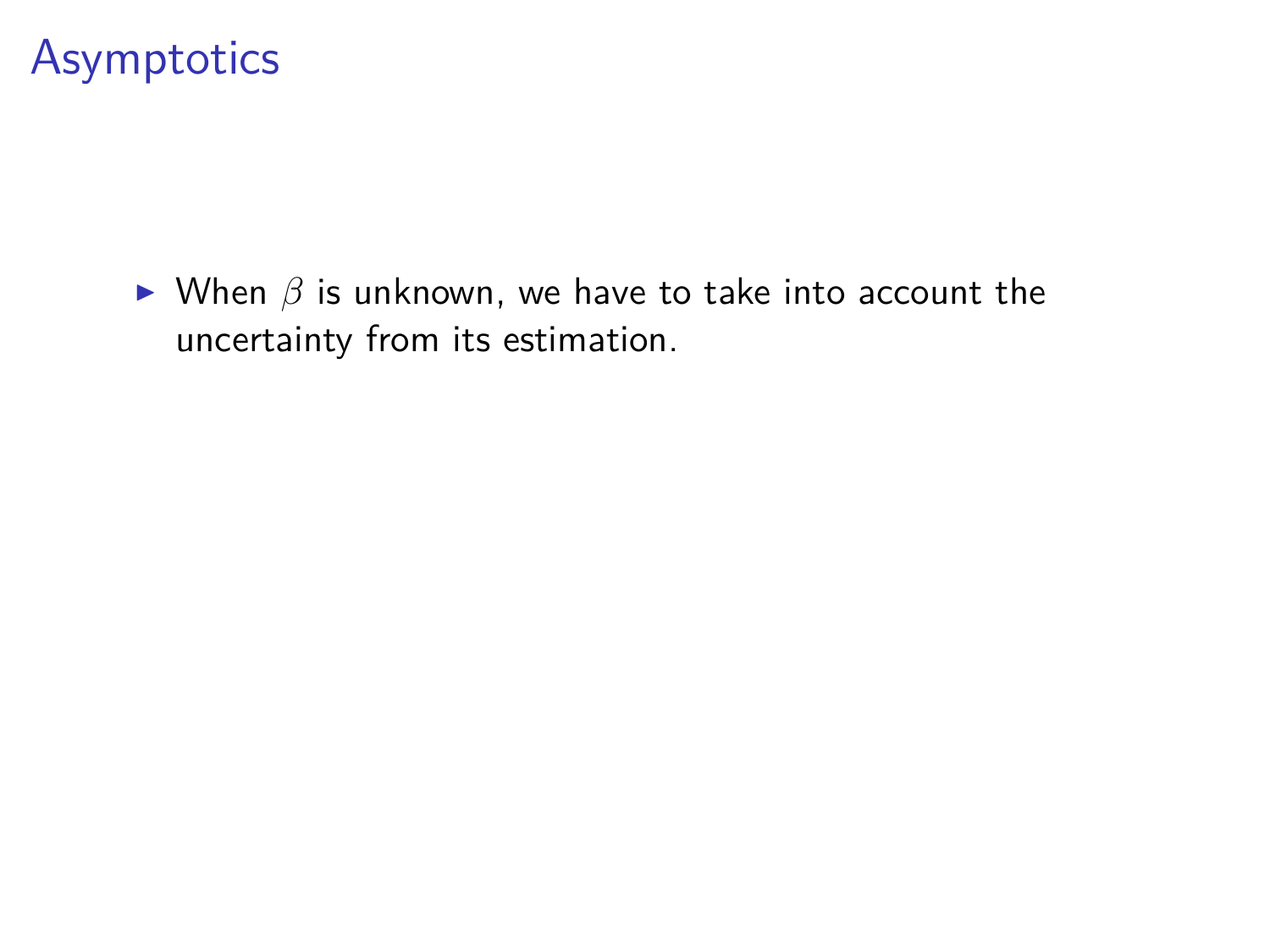- $\triangleright$  When  $\beta$  is unknown, we have to take into account the uncertainty from its estimation.
- $\blacktriangleright$  This part is more difficult.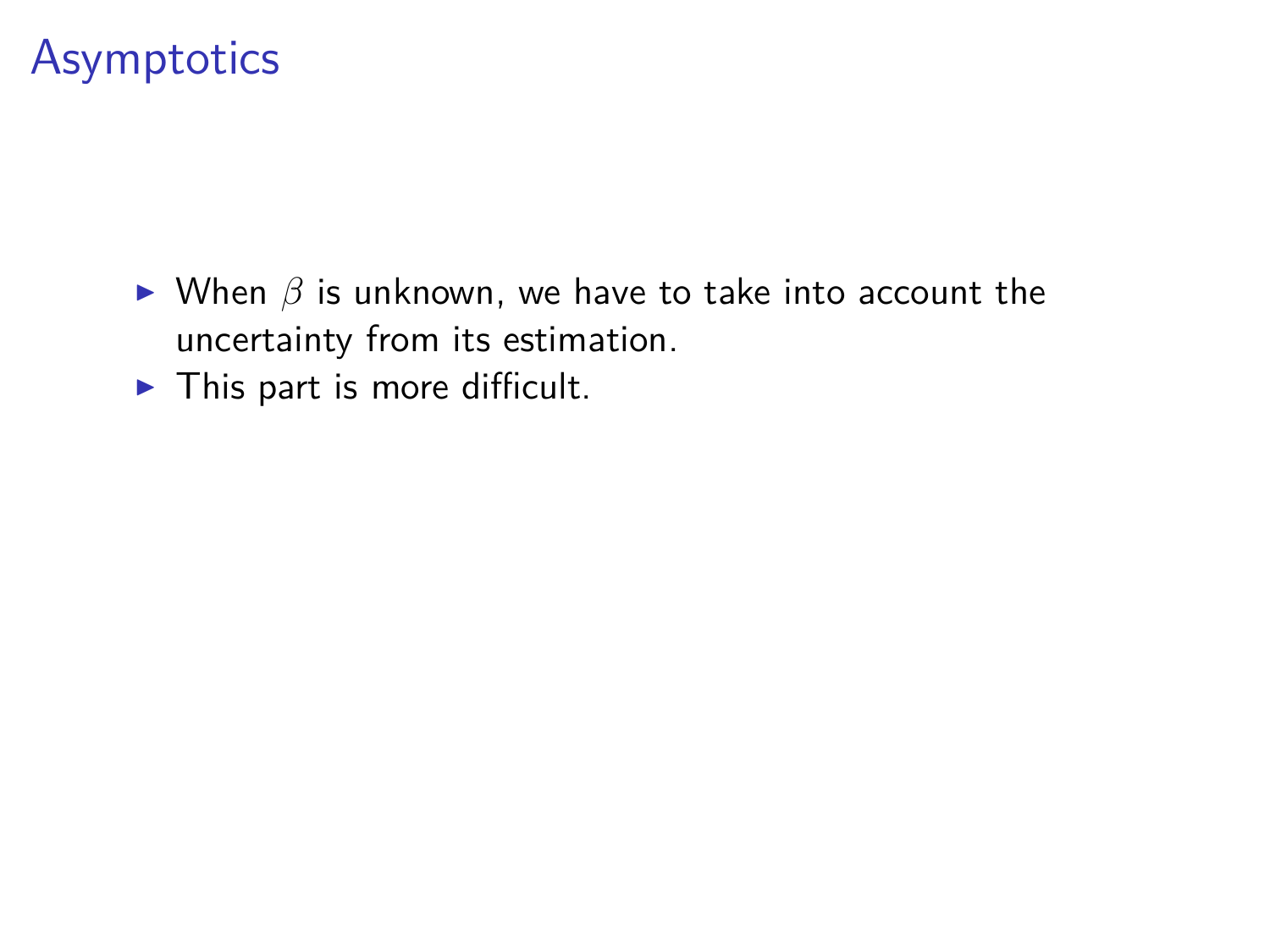- $\triangleright$  When  $\beta$  is unknown, we have to take into account the uncertainty from its estimation.
- $\blacktriangleright$  This part is more difficult.
- $\triangleright$  Usually we need the Delta method (Taylor expansion):  $\phi(\mathbf{W}_i; \hat{\beta}) = \phi(\mathbf{W}_i; \beta) + \phi'(\hat{\beta} - \beta).$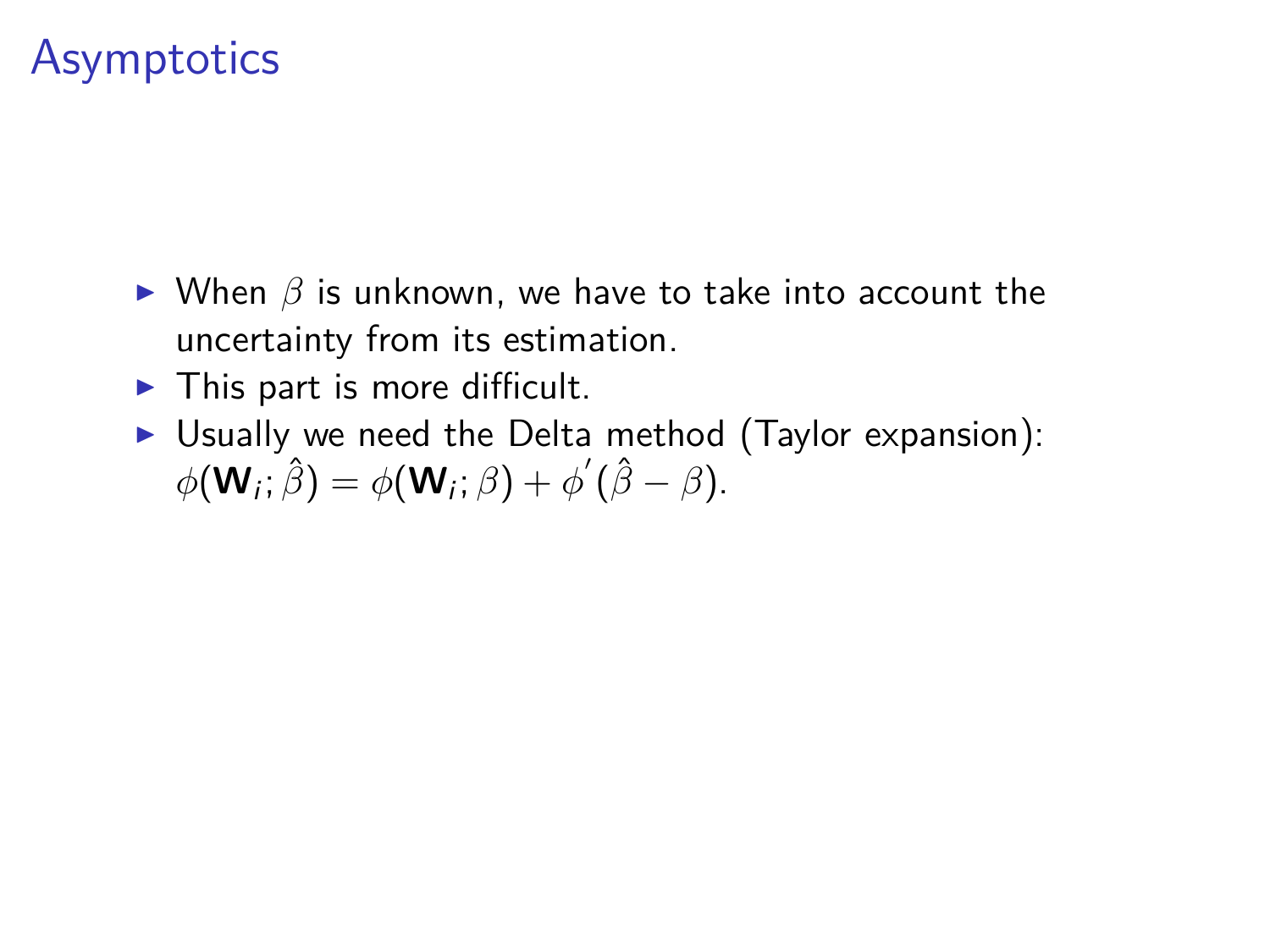- $\triangleright$  When  $\beta$  is unknown, we have to take into account the uncertainty from its estimation.
- $\blacktriangleright$  This part is more difficult.
- $\triangleright$  Usually we need the Delta method (Taylor expansion):  $\phi(\mathbf{W}_i; \hat{\beta}) = \phi(\mathbf{W}_i; \beta) + \phi'(\hat{\beta} - \beta).$
- $▶$  When the convergence rate of  $\beta$  is not too slow, the estimate is still asymptotically normal.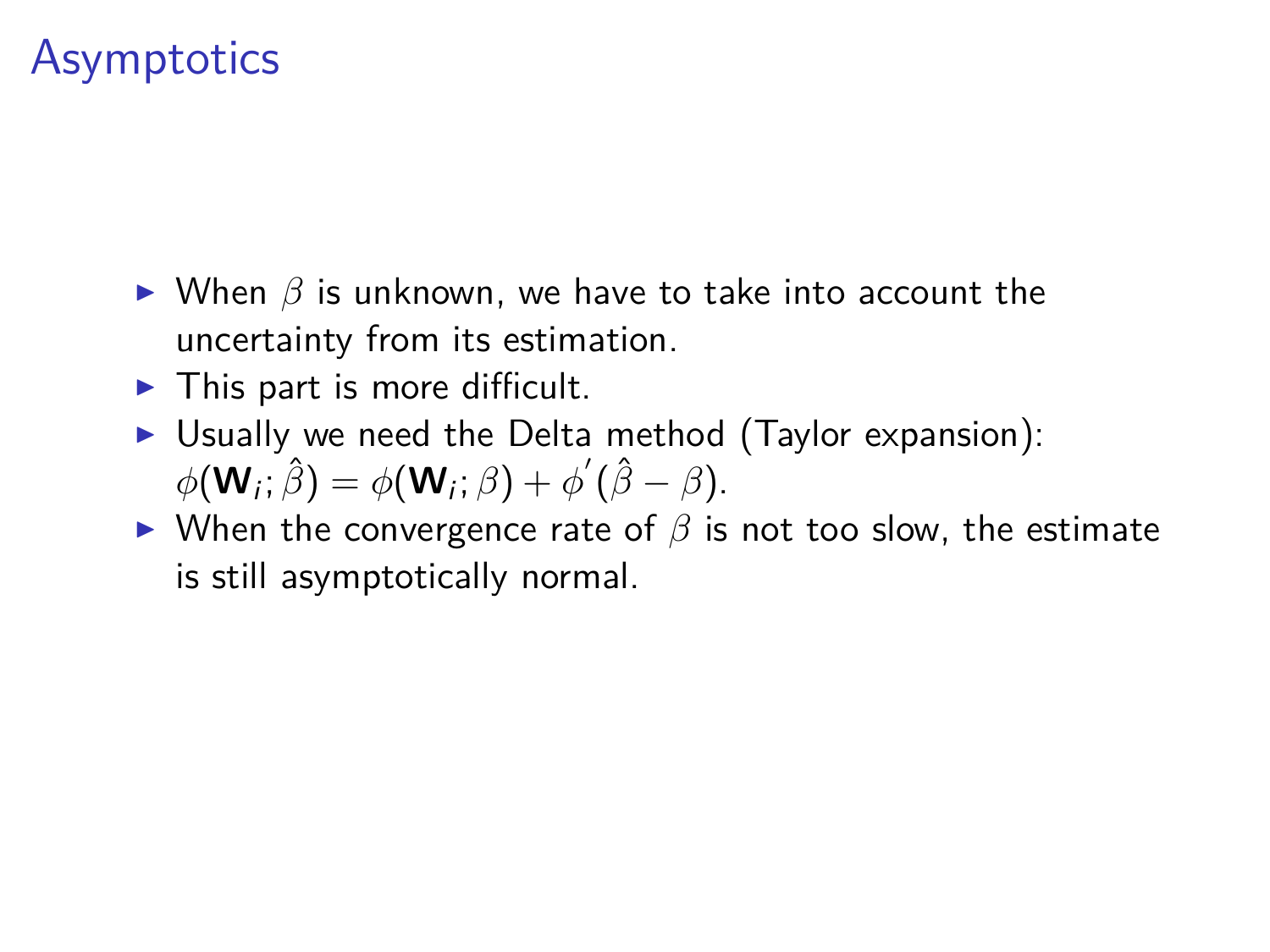- $\triangleright$  When  $\beta$  is unknown, we have to take into account the uncertainty from its estimation.
- $\blacktriangleright$  This part is more difficult.
- $\triangleright$  Usually we need the Delta method (Taylor expansion):  $\phi(\mathbf{W}_i; \hat{\beta}) = \phi(\mathbf{W}_i; \beta) + \phi'(\hat{\beta} - \beta).$
- $\triangleright$  When the convergence rate of  $\beta$  is not too slow, the estimate is still asymptotically normal.
- $\triangleright$  What if the parameter is infinite-dimensional?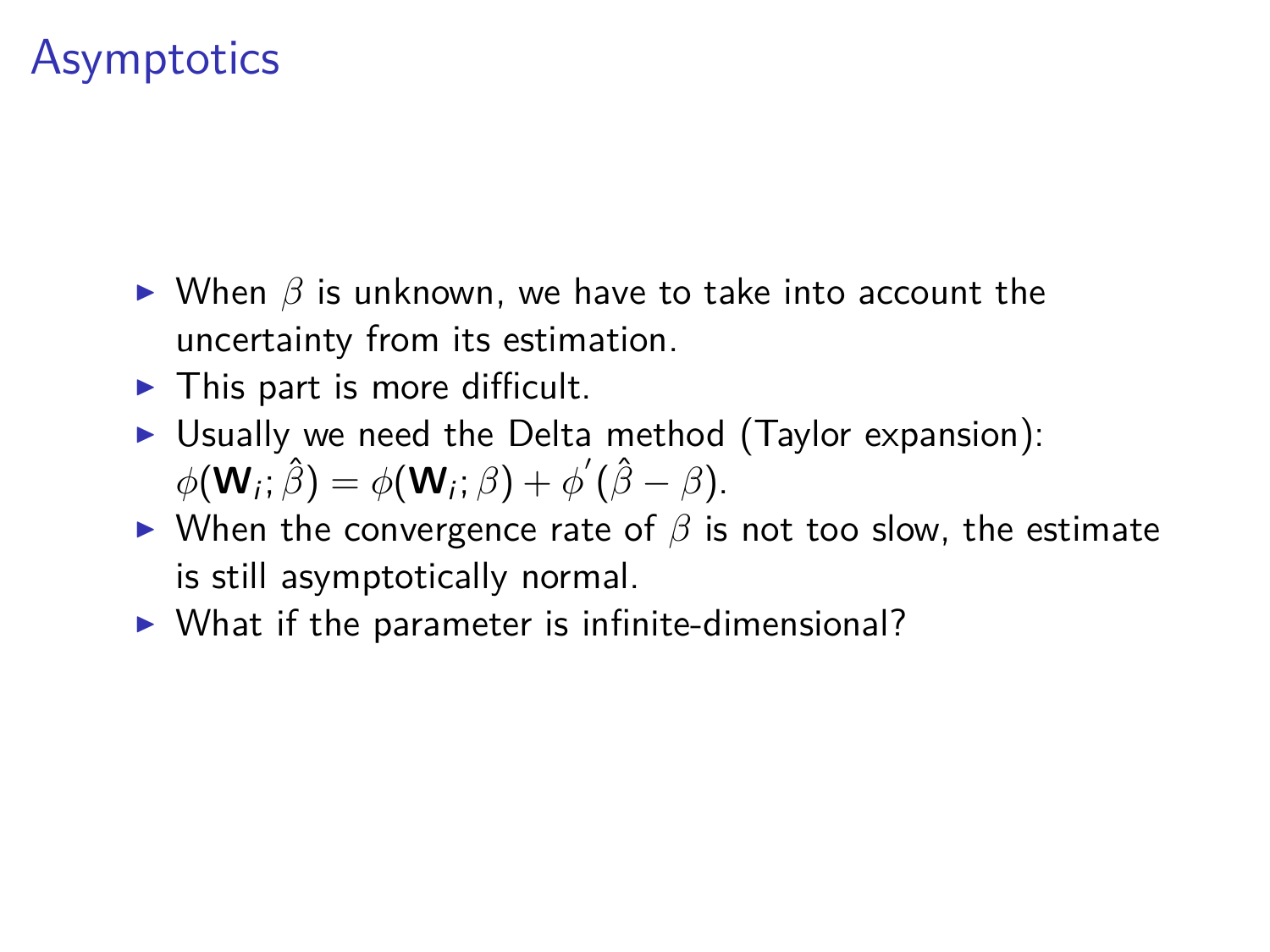- $\triangleright$  When  $\beta$  is unknown, we have to take into account the uncertainty from its estimation.
- $\blacktriangleright$  This part is more difficult.
- $\triangleright$  Usually we need the Delta method (Taylor expansion):  $\phi(\mathbf{W}_i; \hat{\beta}) = \phi(\mathbf{W}_i; \beta) + \phi'(\hat{\beta} - \beta).$
- $\triangleright$  When the convergence rate of  $\beta$  is not too slow, the estimate is still asymptotically normal.
- $\triangleright$  What if the parameter is infinite-dimensional?
- $\triangleright$  What if the influence function is not smooth?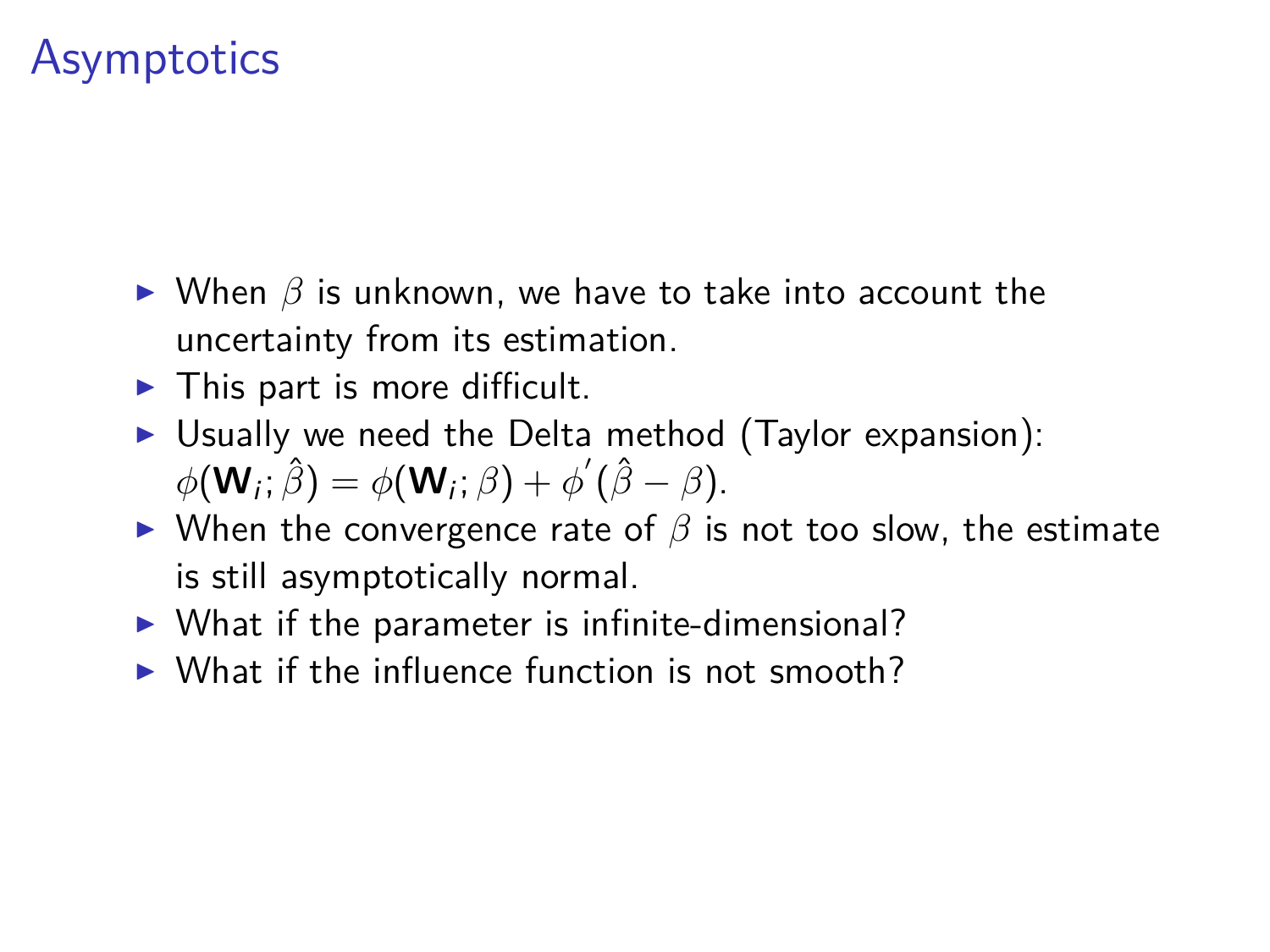$\triangleright$  Or we can do honest inference.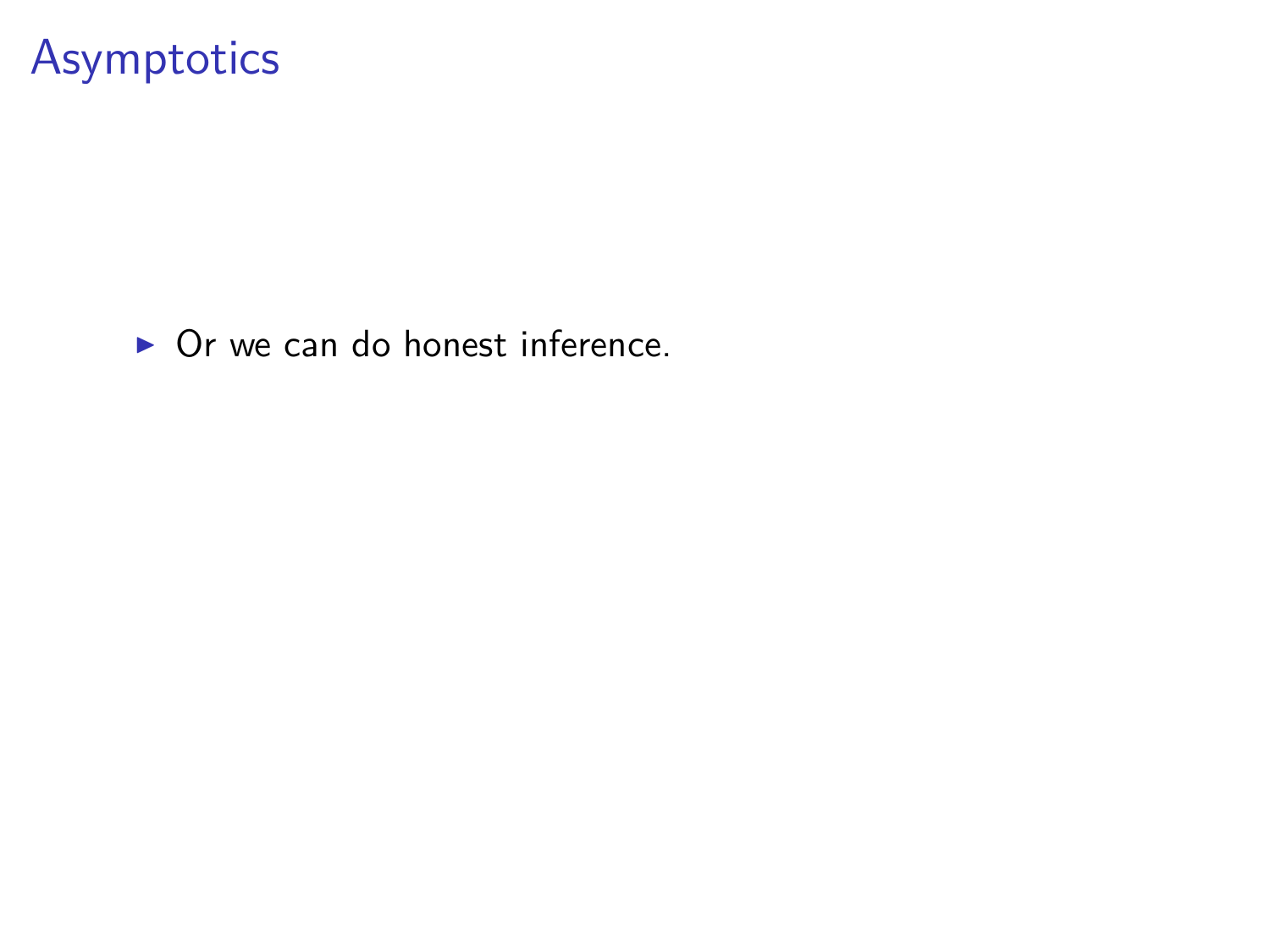- $\triangleright$  Or we can do honest inference.
- $\triangleright$  Split the sample, use one subsample to estimate the nuisance parameters and the other to estimate the causal effect.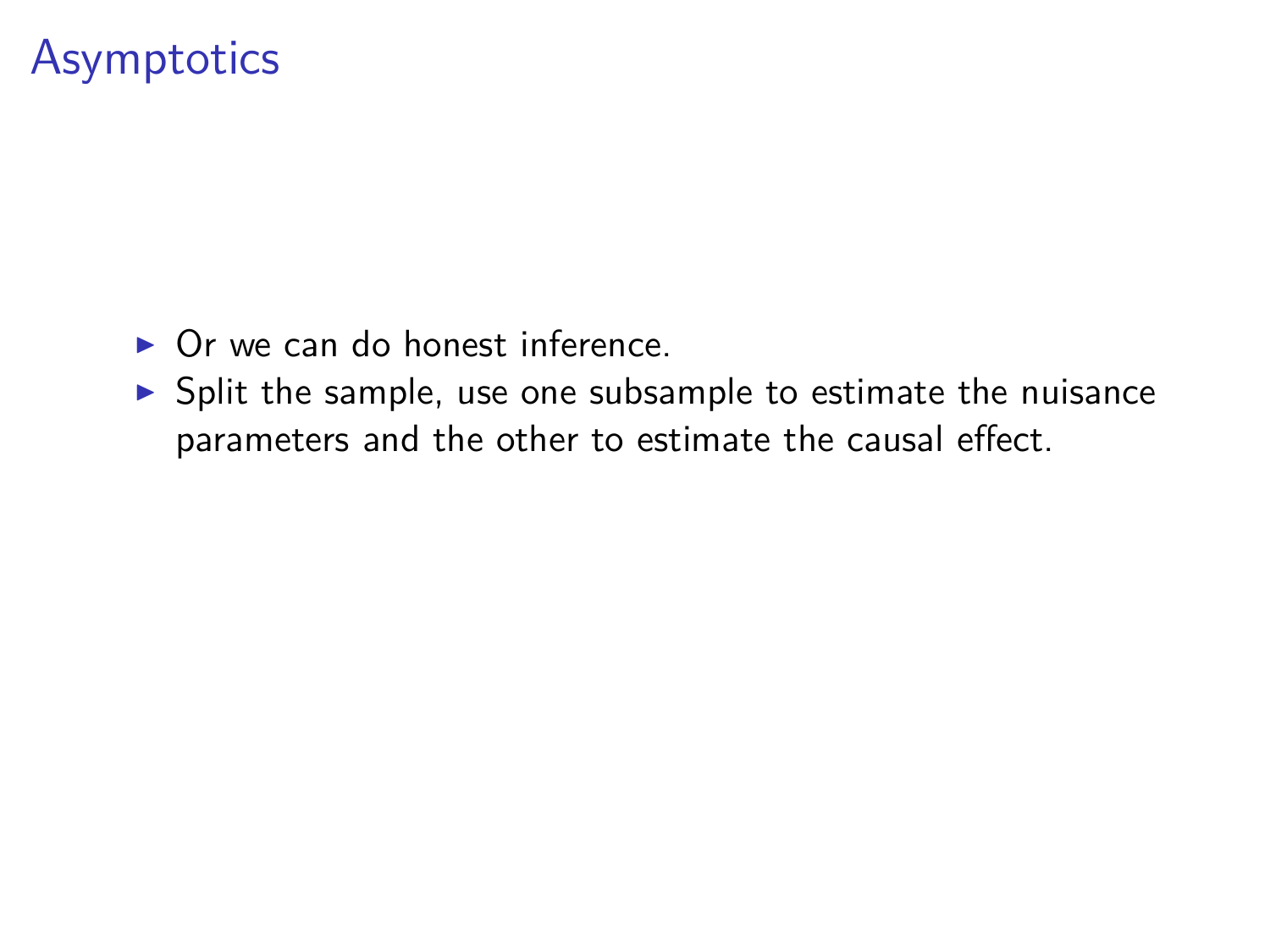- $\triangleright$  Or we can do honest inference.
- $\triangleright$  Split the sample, use one subsample to estimate the nuisance parameters and the other to estimate the causal effect.
- $\triangleright$  Honest inference is popular in techniques based on machine learning.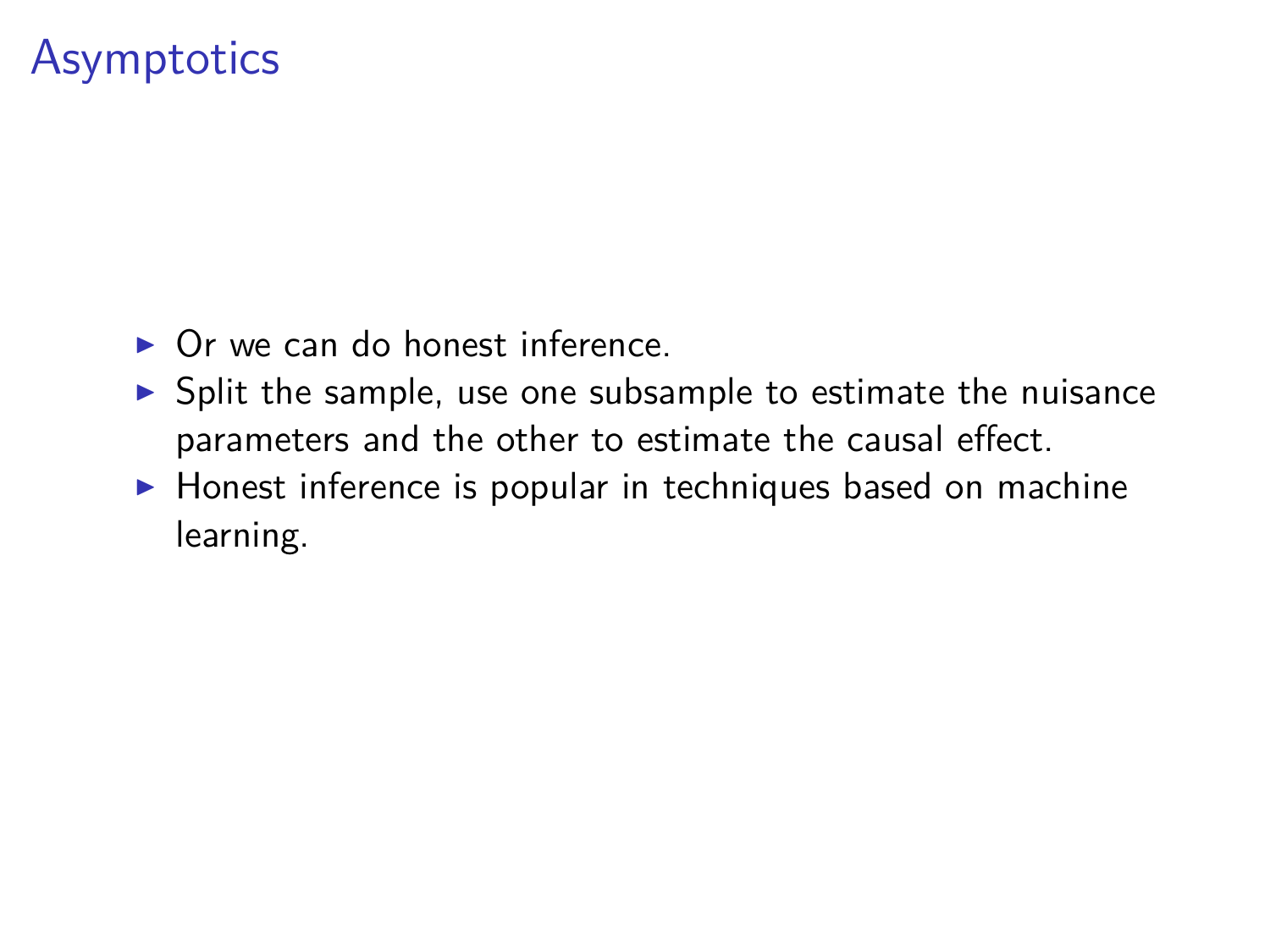- $\triangleright$  Or we can do honest inference.
- $\triangleright$  Split the sample, use one subsample to estimate the nuisance parameters and the other to estimate the causal effect.
- $\triangleright$  Honest inference is popular in techniques based on machine learning.
- $\blacktriangleright$  e.g. Ratkovic (2019)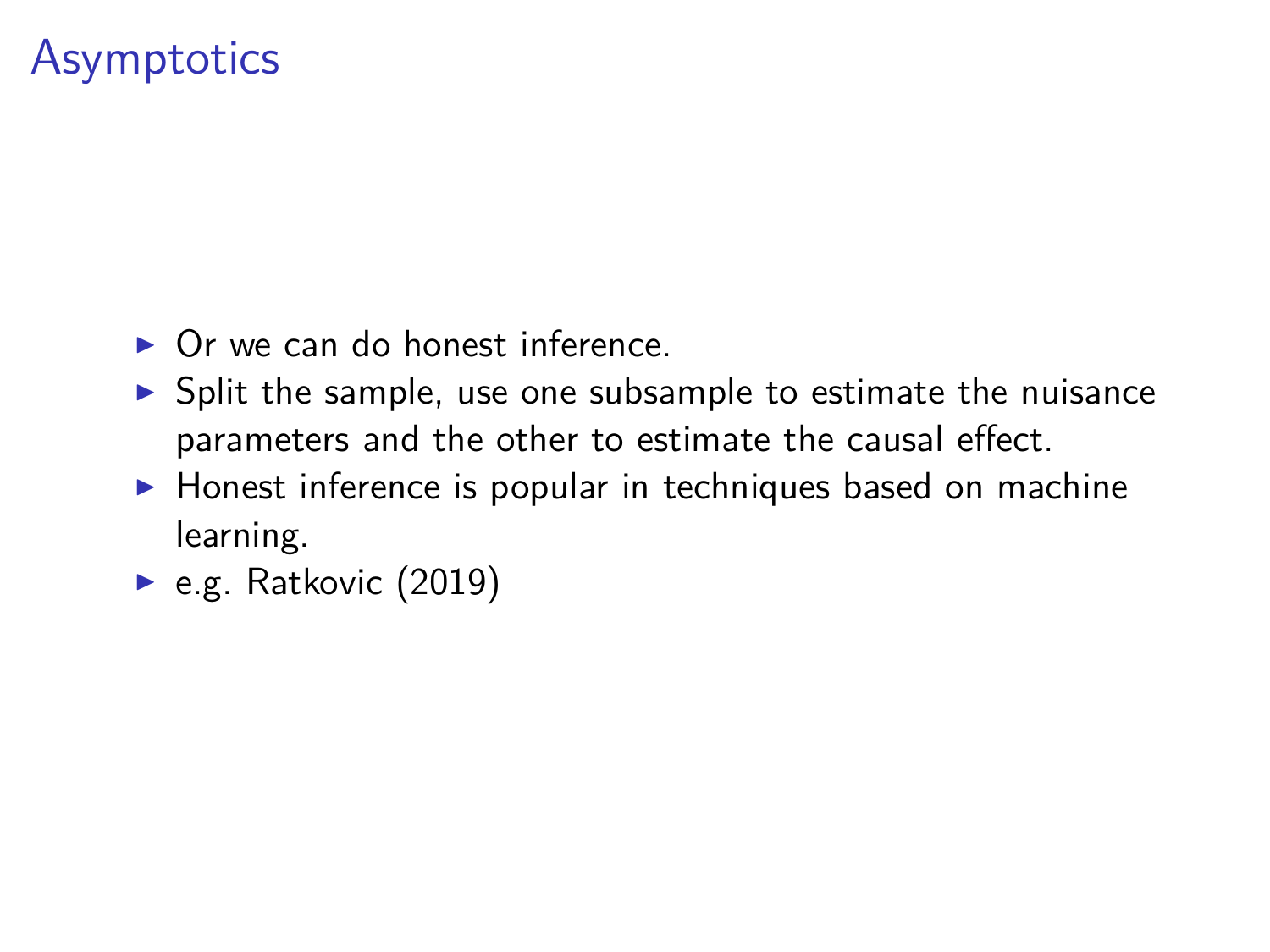- $\blacktriangleright$  There are other techniques for deriving the asymptotic distribution.
	- $\blacktriangleright$  Moment generating function
	- $\blacktriangleright$  Stein's method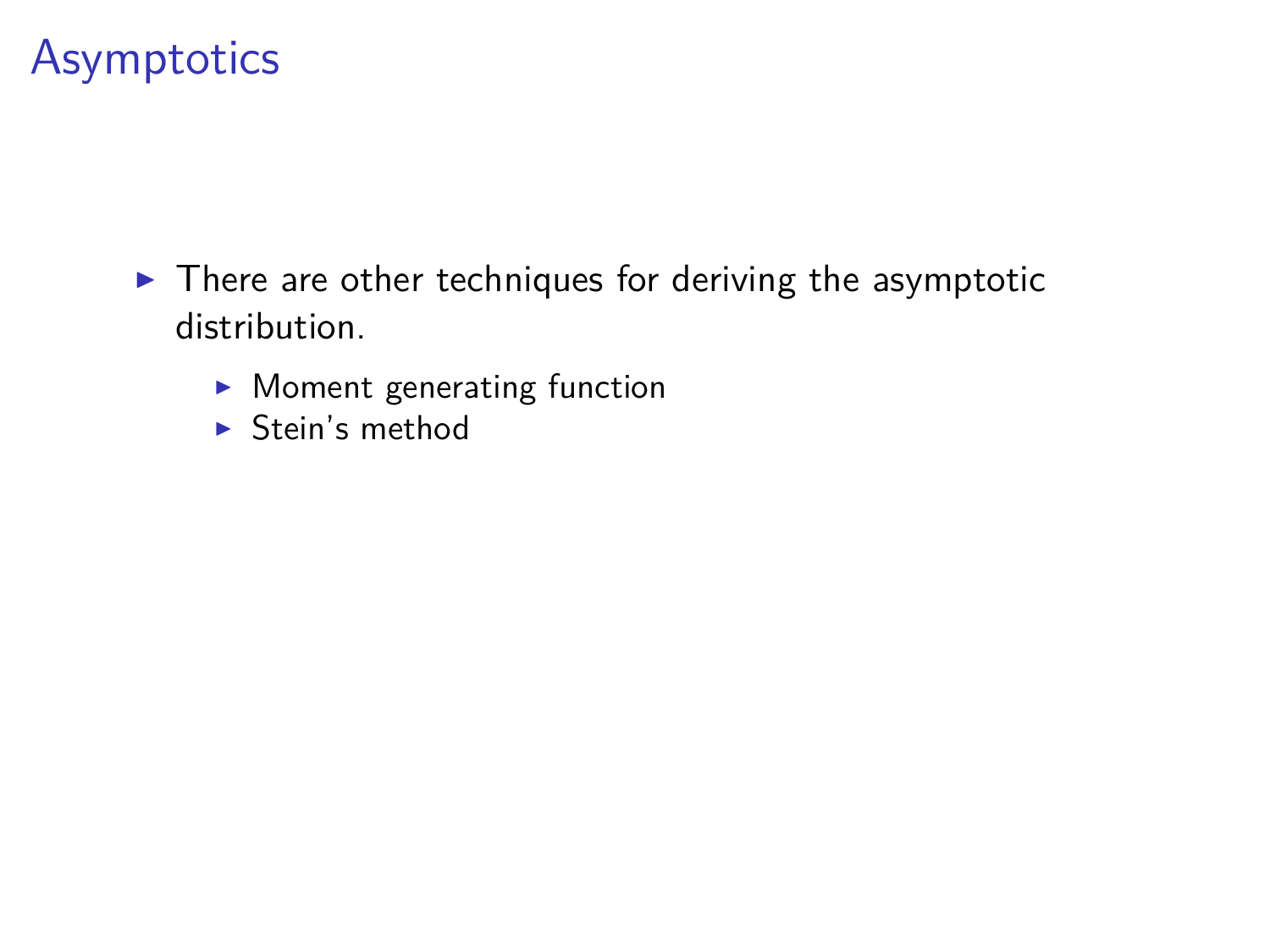- $\blacktriangleright$  There are other techniques for deriving the asymptotic distribution.
	- $\blacktriangleright$  Moment generating function
	- $\blacktriangleright$  Stein's method
- It is more difficult to derive the asymptotic distribution when the dimension is high.
- $\triangleright$  Now the number of variables increases at the same speed as the number of observations.
- $\triangleright$  For example, the empirical covariance no longer converges.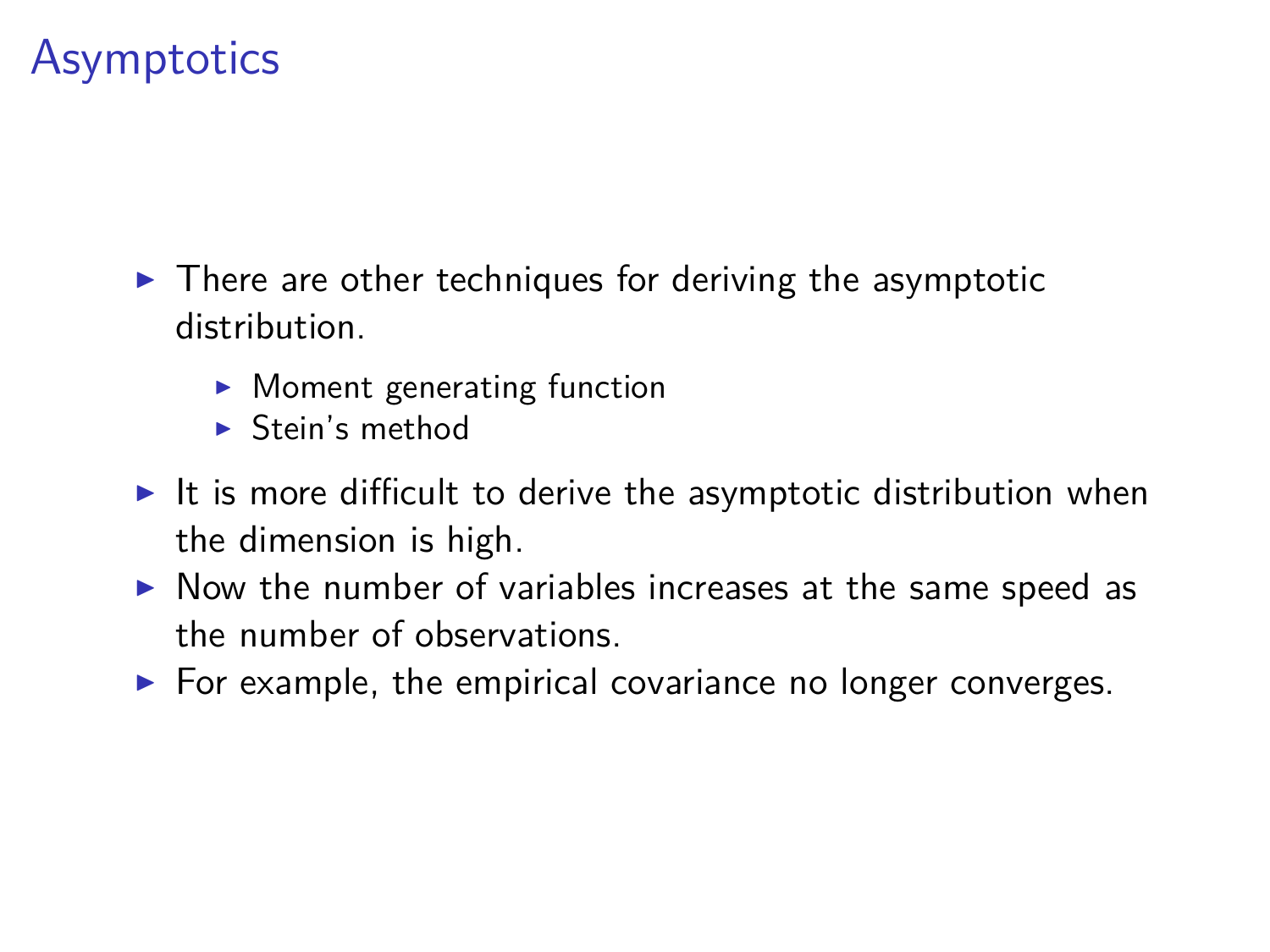$\blacktriangleright$  The roadmap if you are interested...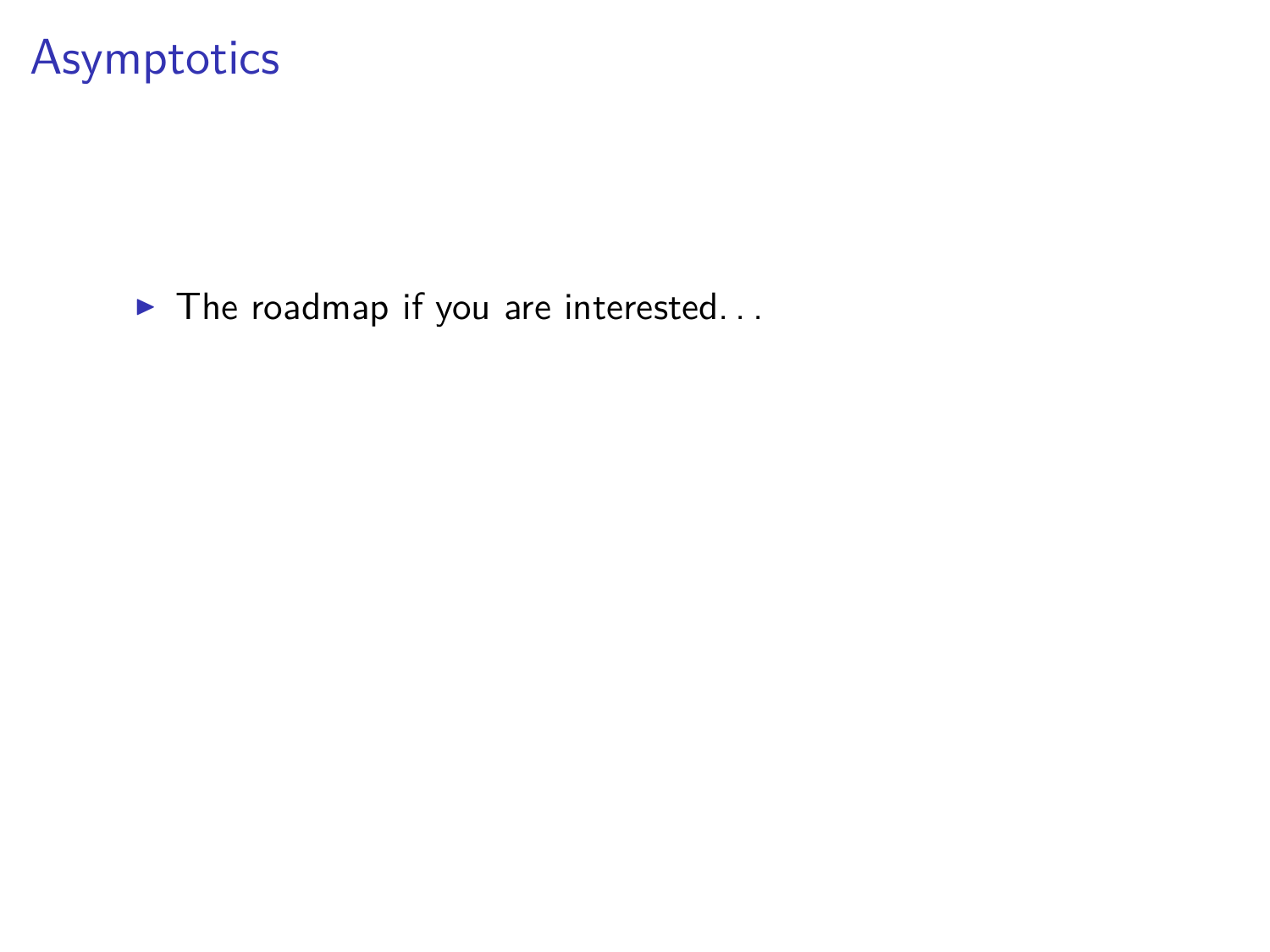- $\blacktriangleright$  The roadmap if you are interested...
- ▶ Van der Vaart: Asymptotic Statistics (1998)
- ▶ Van der Vaart and Wellner: Weak Convergence and Empirical Processes (1996)
- $\triangleright$  Newey and McFadden: Large sample estimation and hypothesis testing (1994)
- ▶ Wainwright: High-Dimensional Statistics: A Non-Asymptotic Viewpoint (2016)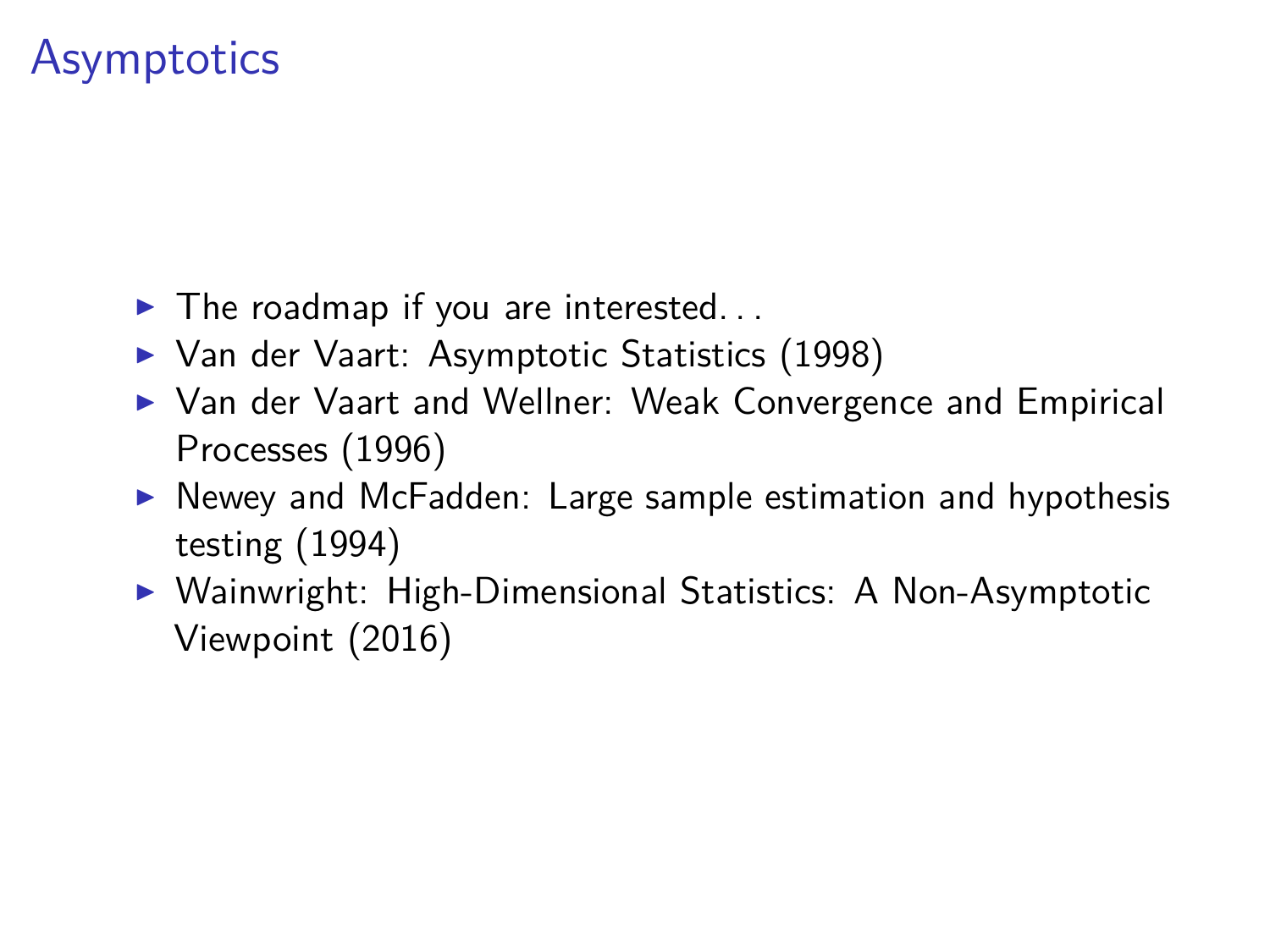#### **Bootstrap**

 $\blacktriangleright$  We estimate the distribution f with the estimated  $\hat{f}$ , a parameter with infinite dimension.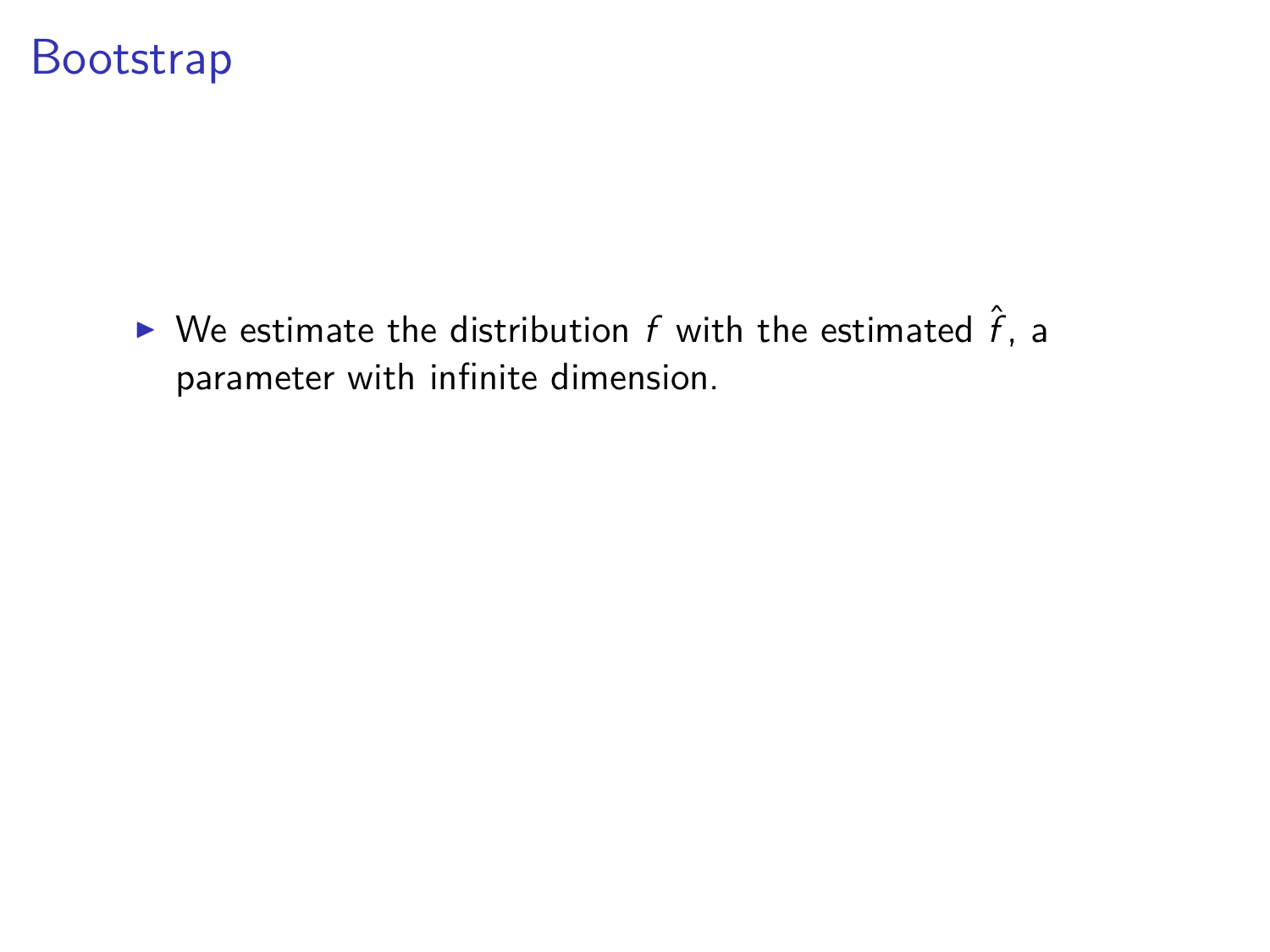#### **Bootstrap**

- $\blacktriangleright$  We estimate the distribution f with the estimated  $\hat{f}$ . a parameter with infinite dimension.
- $\triangleright$  The confidence interval is actually a "plug-in" estimator, but we plug in a function rather than a value.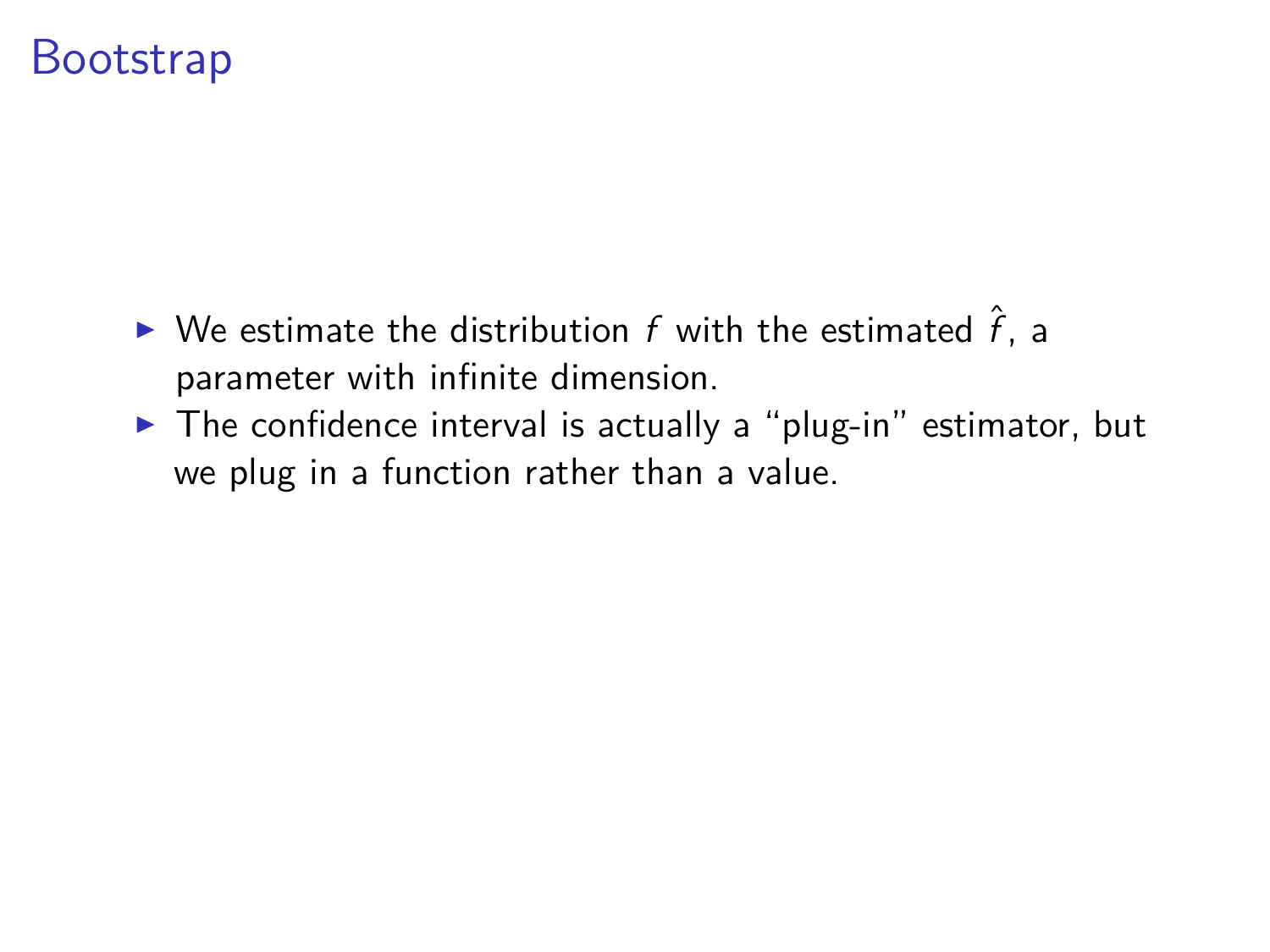#### **Bootstrap**

- $\blacktriangleright$  We estimate the distribution f with the estimated  $\hat{f}$ . a parameter with infinite dimension.
- $\triangleright$  The confidence interval is actually a "plug-in" estimator, but we plug in a function rather than a value.
- In There are different ways of plugging in the  $\hat{f}$ .
- $\blacktriangleright$  How to resample?
- $\blacktriangleright$  How to calculate the confidence interval?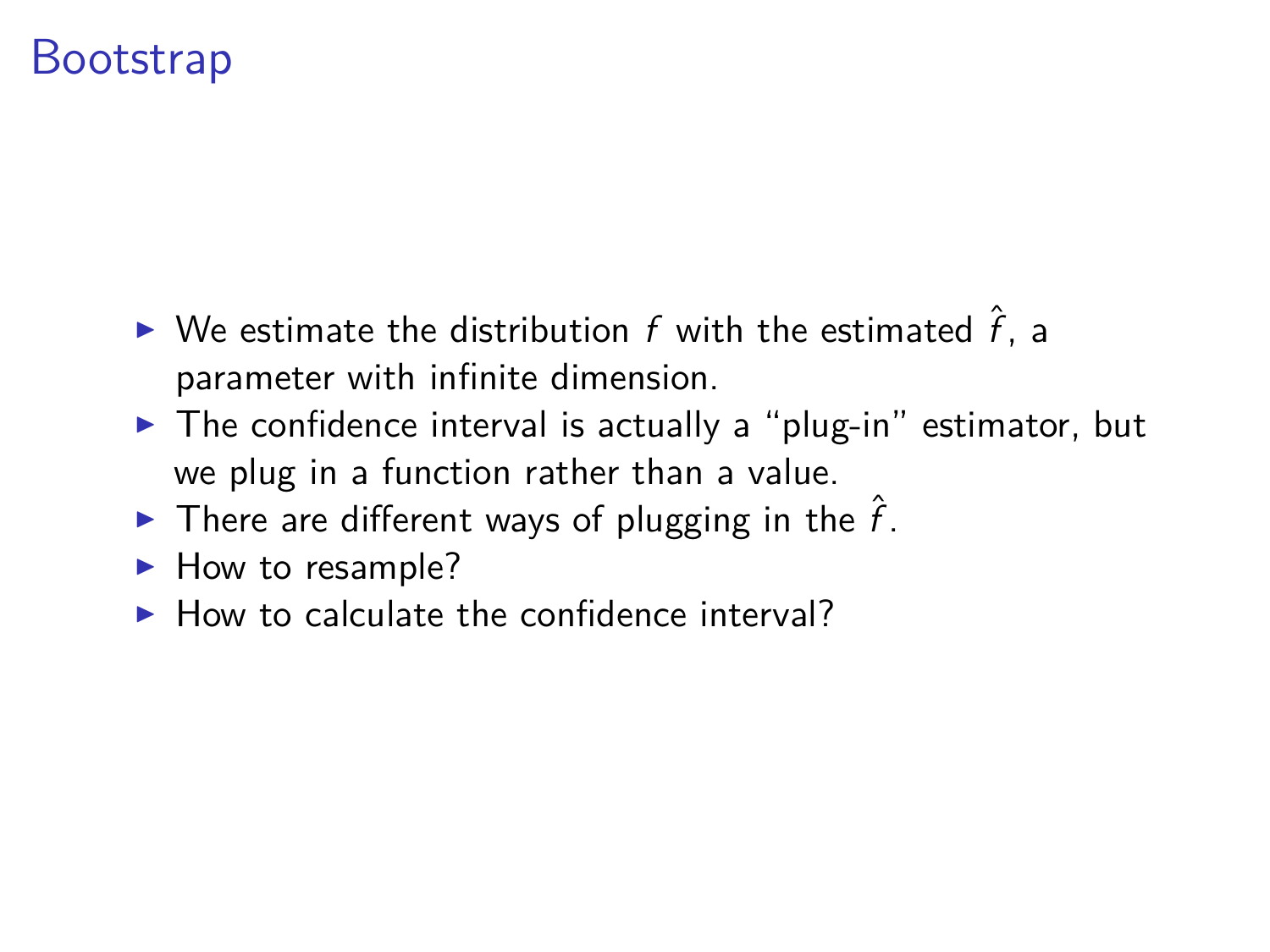# Resampling algorithms

- $\blacktriangleright$  Vanila bootstrap
- $\blacktriangleright$  Wild bootstrap
- $\blacktriangleright$  Cluster bootstrap
- $\blacktriangleright$  Jackknife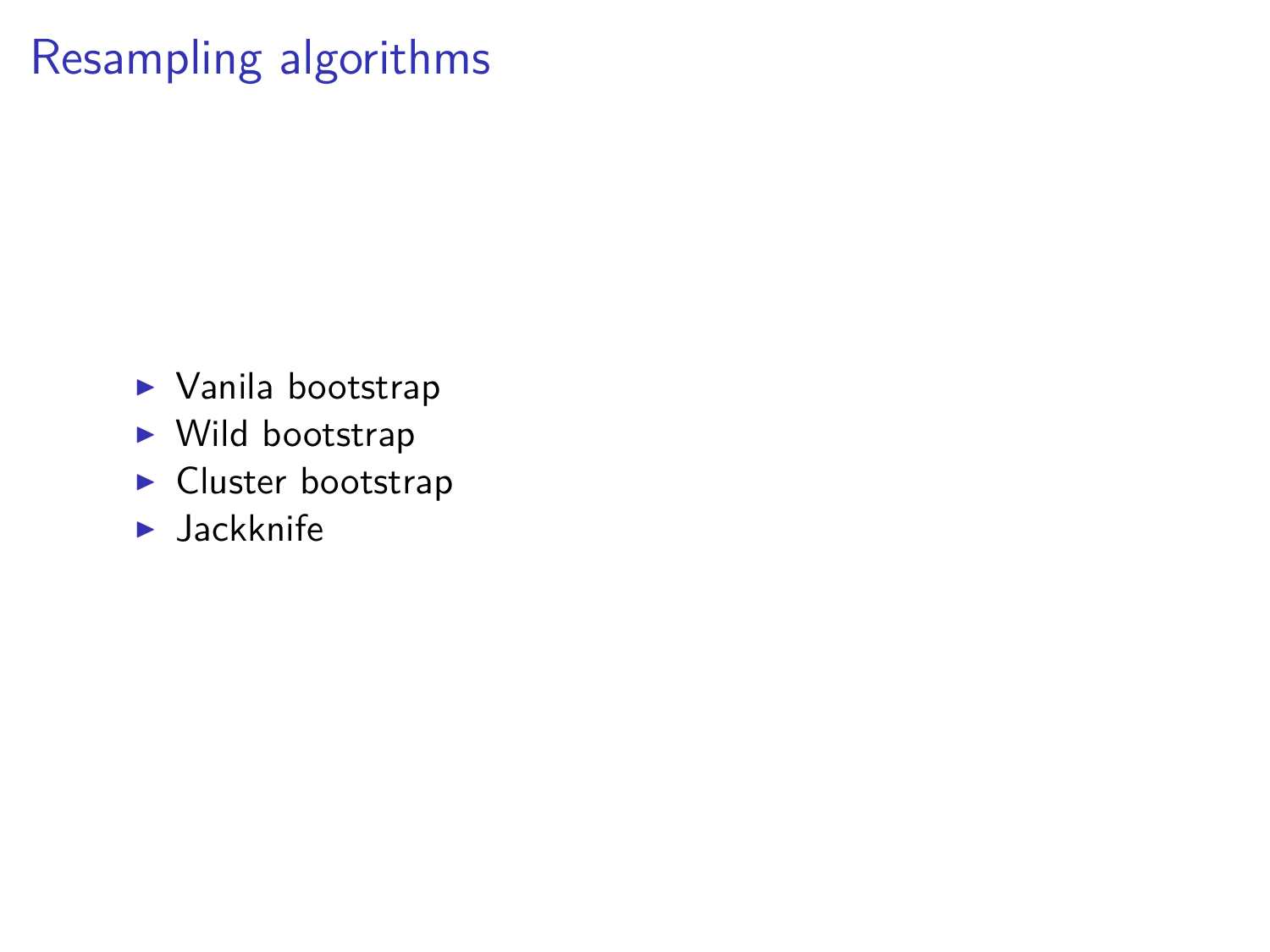#### Construct the confidence interval

- <sup>I</sup> The percentile t-method: *<sup>θ</sup>*ˆ−*θ*ˆ<sup>∗</sup> *δ*ˆ∗
- **►** The percentile method:  $\hat{\theta} \hat{\theta}^*$
- $\blacktriangleright$  The Efron method

## 95% CI from the percentile t-method: 2.314556 4.048762

## 95% CI from the percentile method: 2.317793 4.045422

## 95% CI from the Efron method: 2.290772 4.0184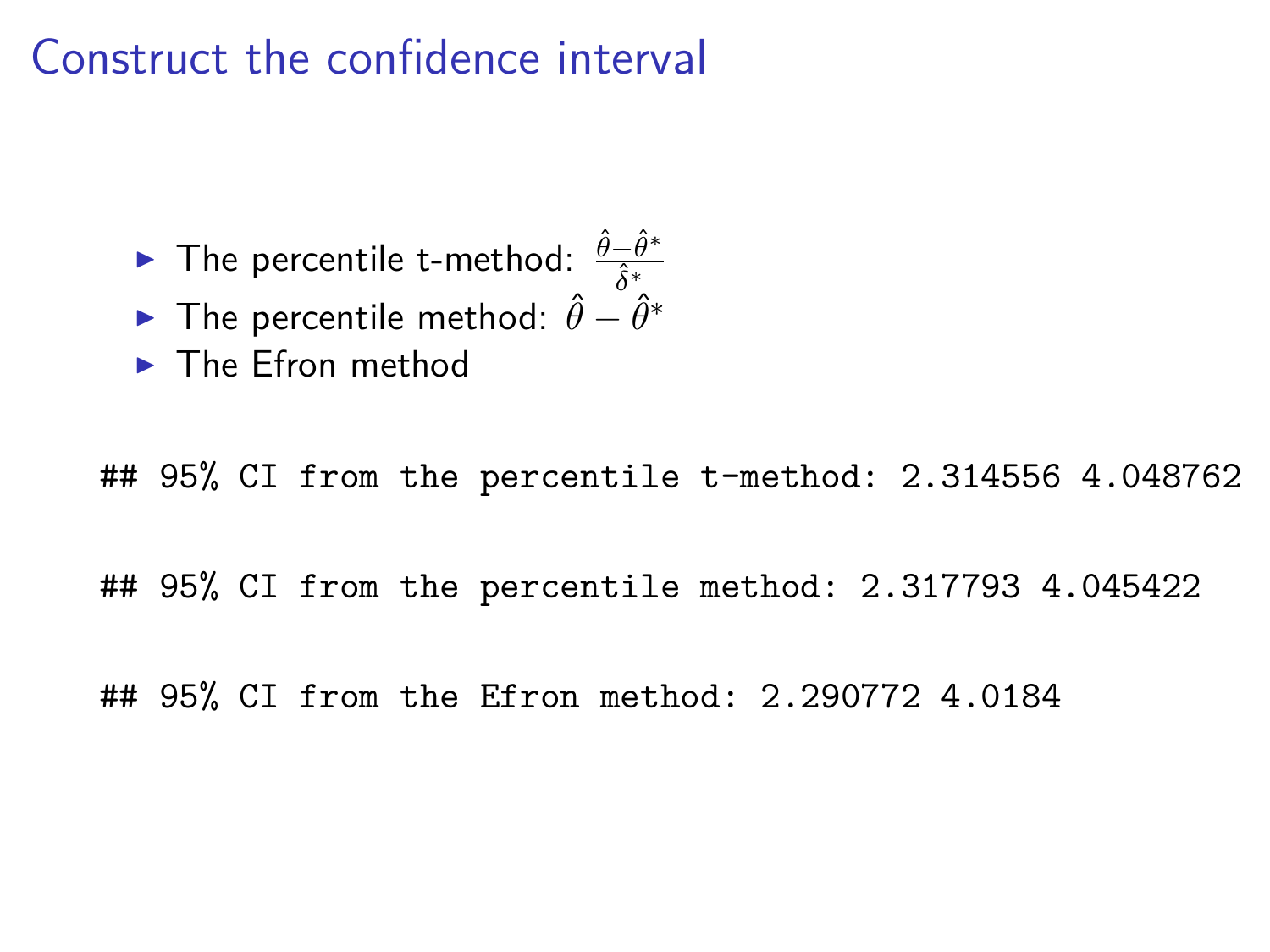# **Clustering**

 $\triangleright$  Use the cluster SE only when you have clustering in sampling or clustering in design

```
robust.se <- function(model, cluster){
  require(sandwich)
  require(lmtest)
  M <- length(unique(cluster))
  N <- length(cluster)
  K <- model$rank
  dfc <- (M/(M - 1)) * ((N - 1)/(N - K))uj <- apply(estfun(model), 2, function(x) tapply(x, clust
  rcse.cov <- dfc * sandwich(model, meat = crossprod(uj)/N)
  rcse.se <- coeftest(model, rcse.cov)
  return(list(rcse.cov, rcse.se))
}
```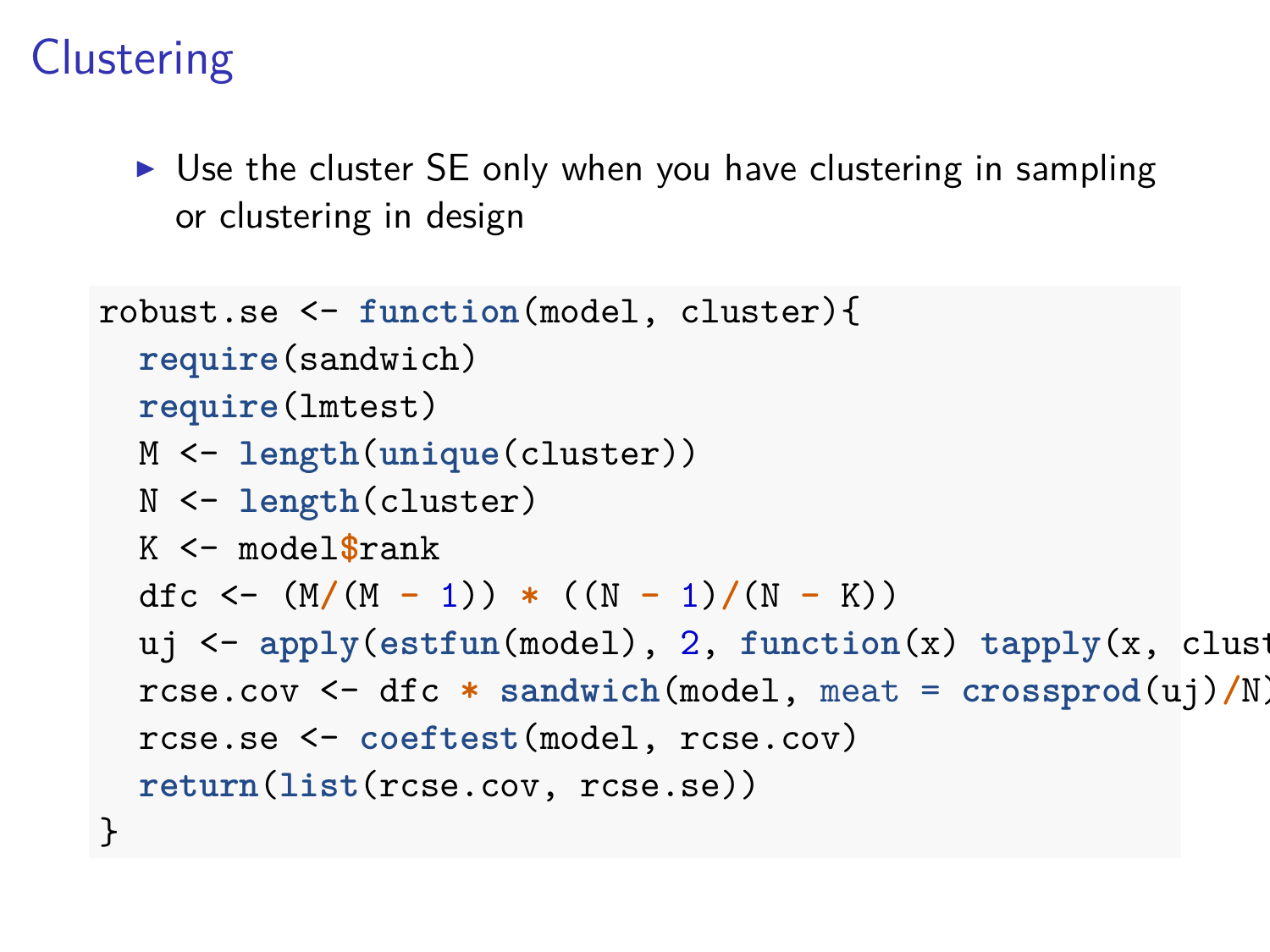# LATE

- $\triangleright$  Principal strata: subsets defined by post-treatment variables
- ► Eg. ATT, LATE, etc.
- $\triangleright$  To estimate LATE requires four assumptions:
	- $\blacktriangleright$  Unfoundedness
	- $\blacktriangleright$  Exclusion restriction
	- $\blacktriangleright$  Monotonicity (no defiers)
	- $\blacktriangleright$  First stage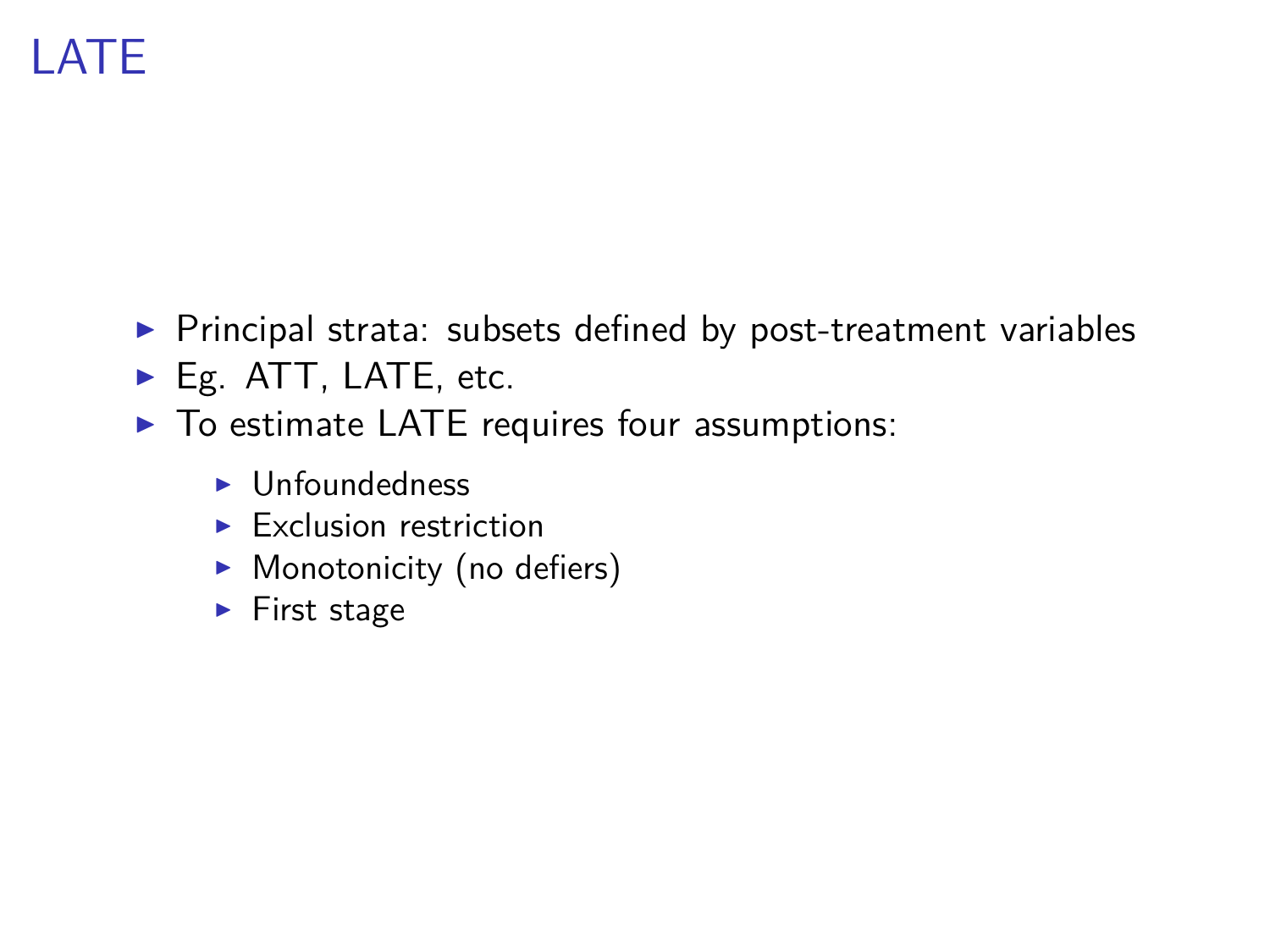# LATE

#### **Bias of the Wald estimator**



LATE estimates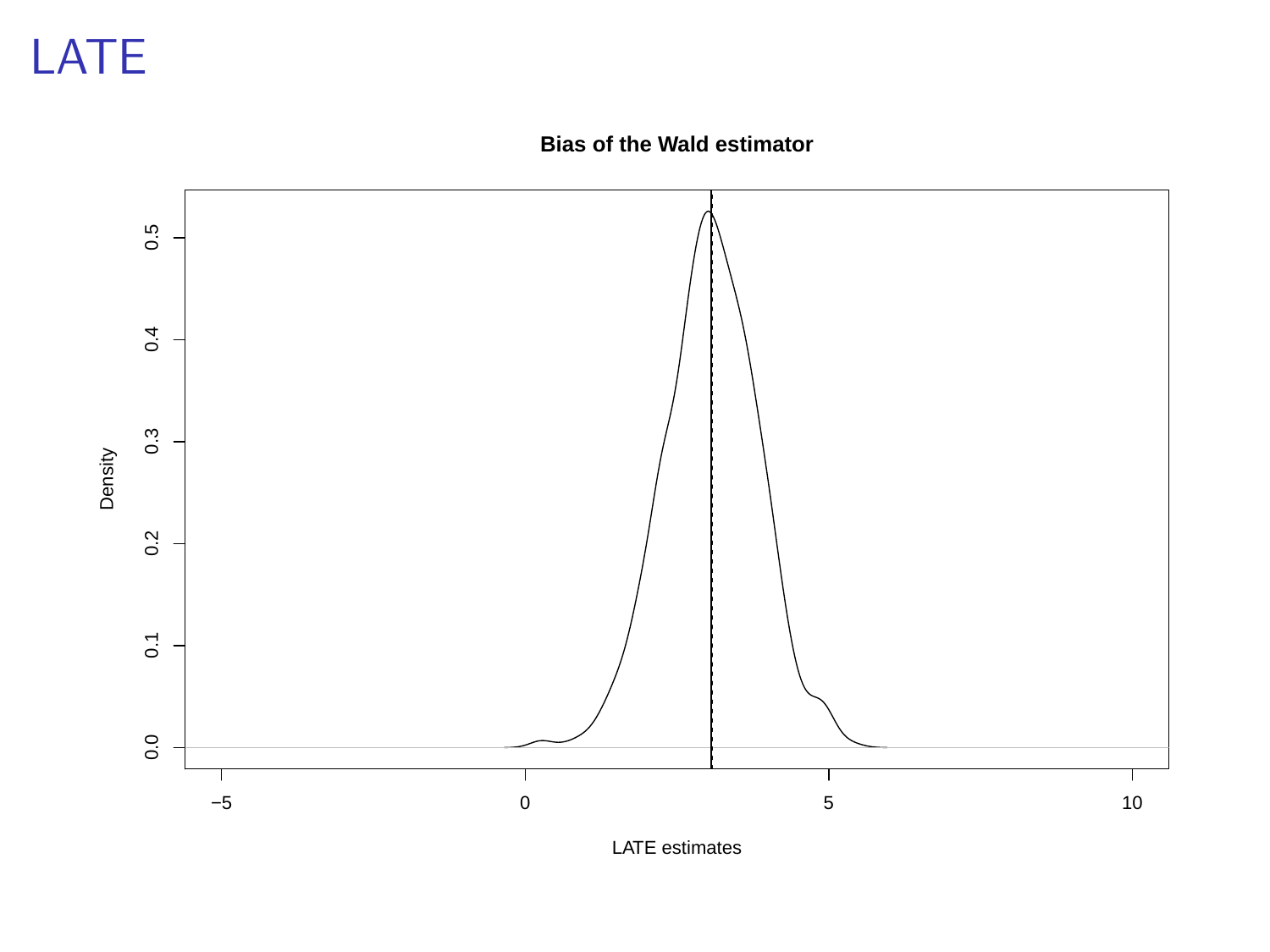## The share of always-takers is 20 ## and the estimate is 0.2

## The share of never-takers is 30 ## and the estimate is 0.28

## The share of compliers is 50 ## and the estimate is 0.52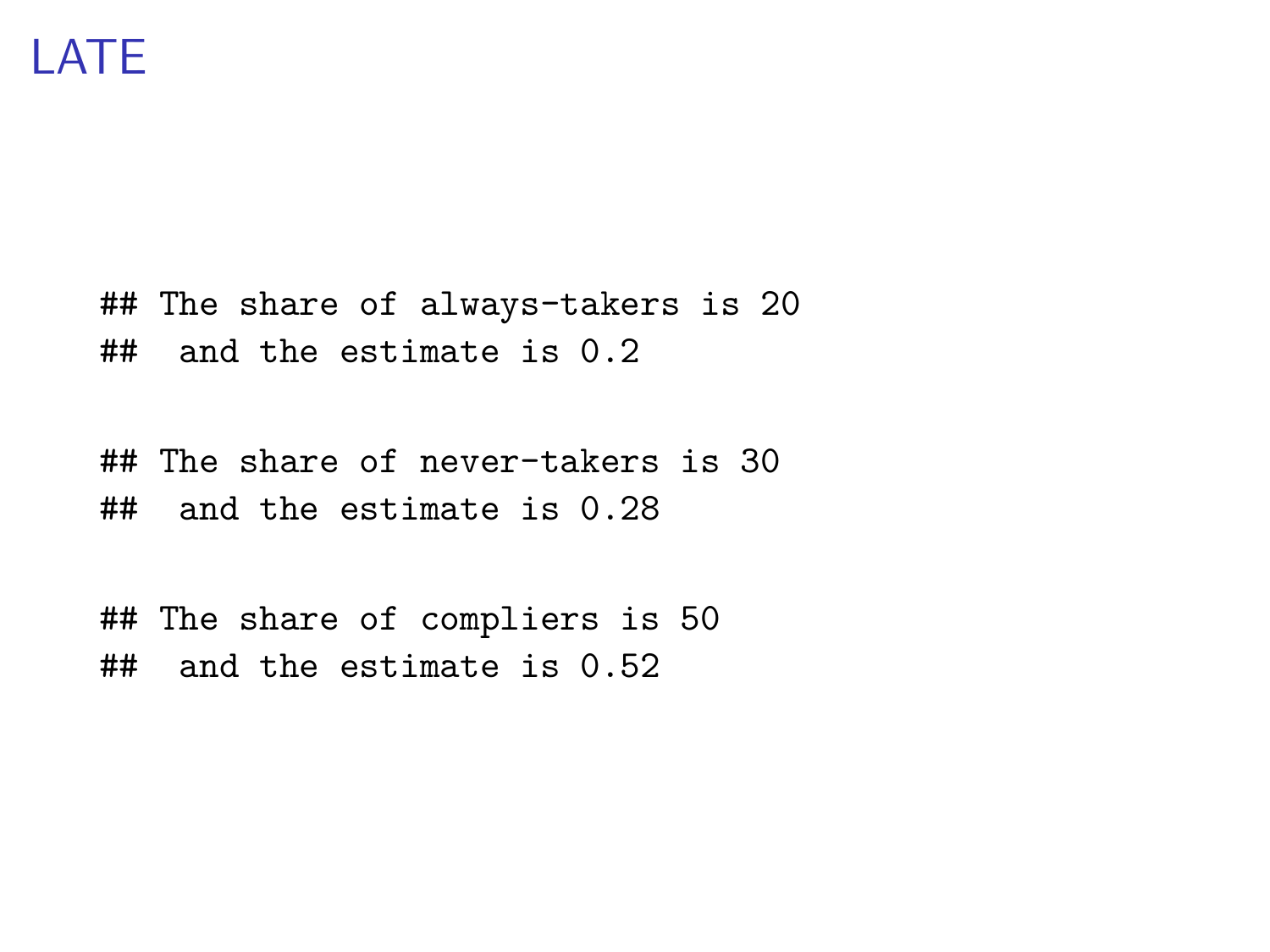#### A more complicated example

- ▶ Burde, Middleton, Samii and Wang, 2020
- $\blacktriangleright$  An experiment in Afghanistan
- $\blacktriangleright$  Y<sub>i</sub>: grade in reading and mathematics of female students
- $\blacktriangleright$   $Z_i$ : access to community-based education (CBE)
- $D_i = 0$ : no education;  $D_i = 1$ : attend government schools;  $D_i = 2$ : attend CBE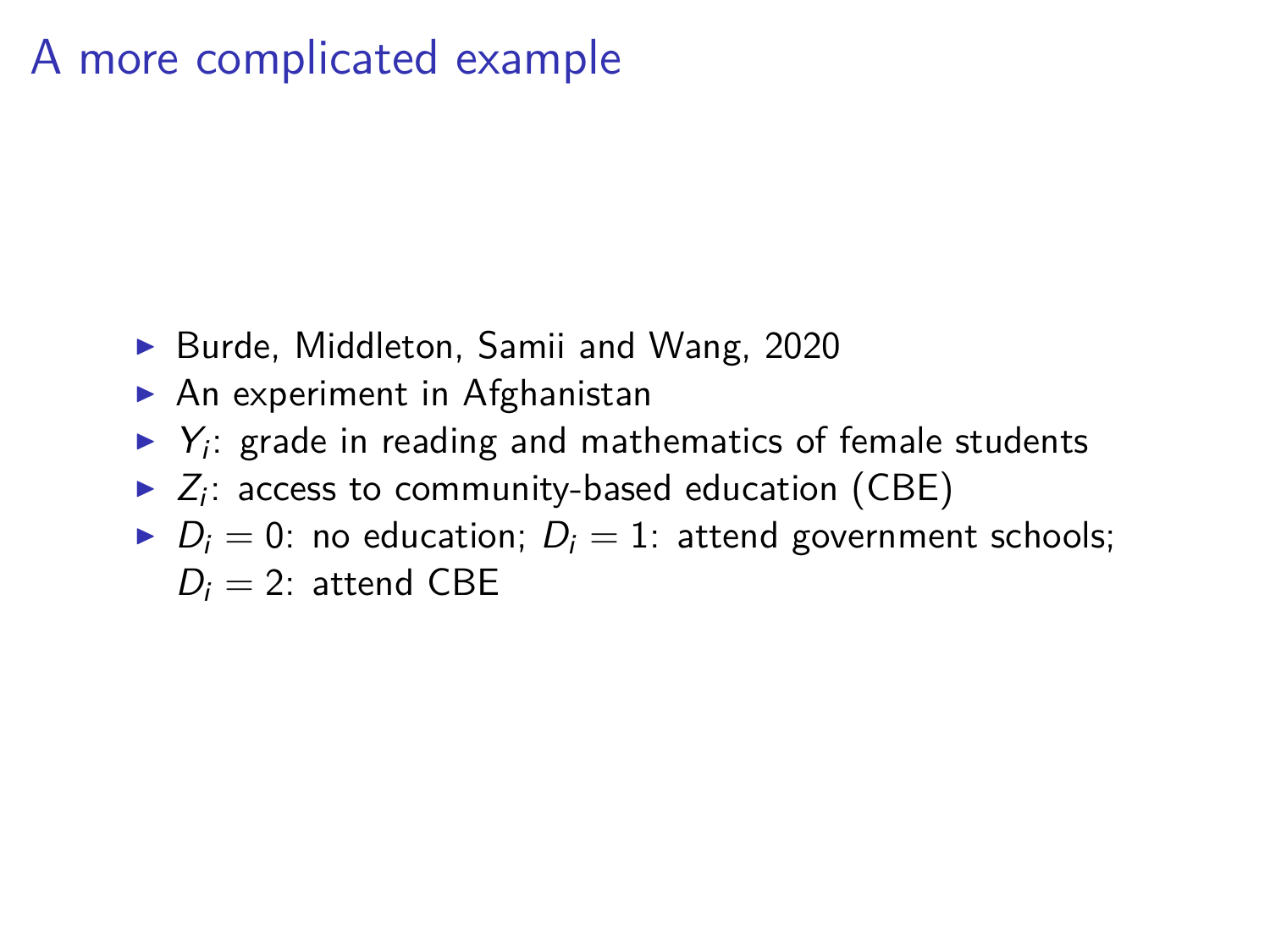#### Principal strata

**Barbara** 

|                                  |             |               | No school<br>$D(1) = 0$ | If assigned to treatment $(z = 1)$<br>Gov. School<br>$D(1) = 1$ | <b>CBE</b><br>$D(1)=2$ |
|----------------------------------|-------------|---------------|-------------------------|-----------------------------------------------------------------|------------------------|
| If assigned to control $(z = 0)$ | No school   | $D(0) =$      | never taker             | X                                                               | complier               |
|                                  | Gov. School | $D(0) =$      | Х                       | gov. adherent                                                   | substitutor            |
|                                  | BE          | 2<br>$D(0) =$ | X                       | X                                                               | always taker           |

Table 4: Principal strata.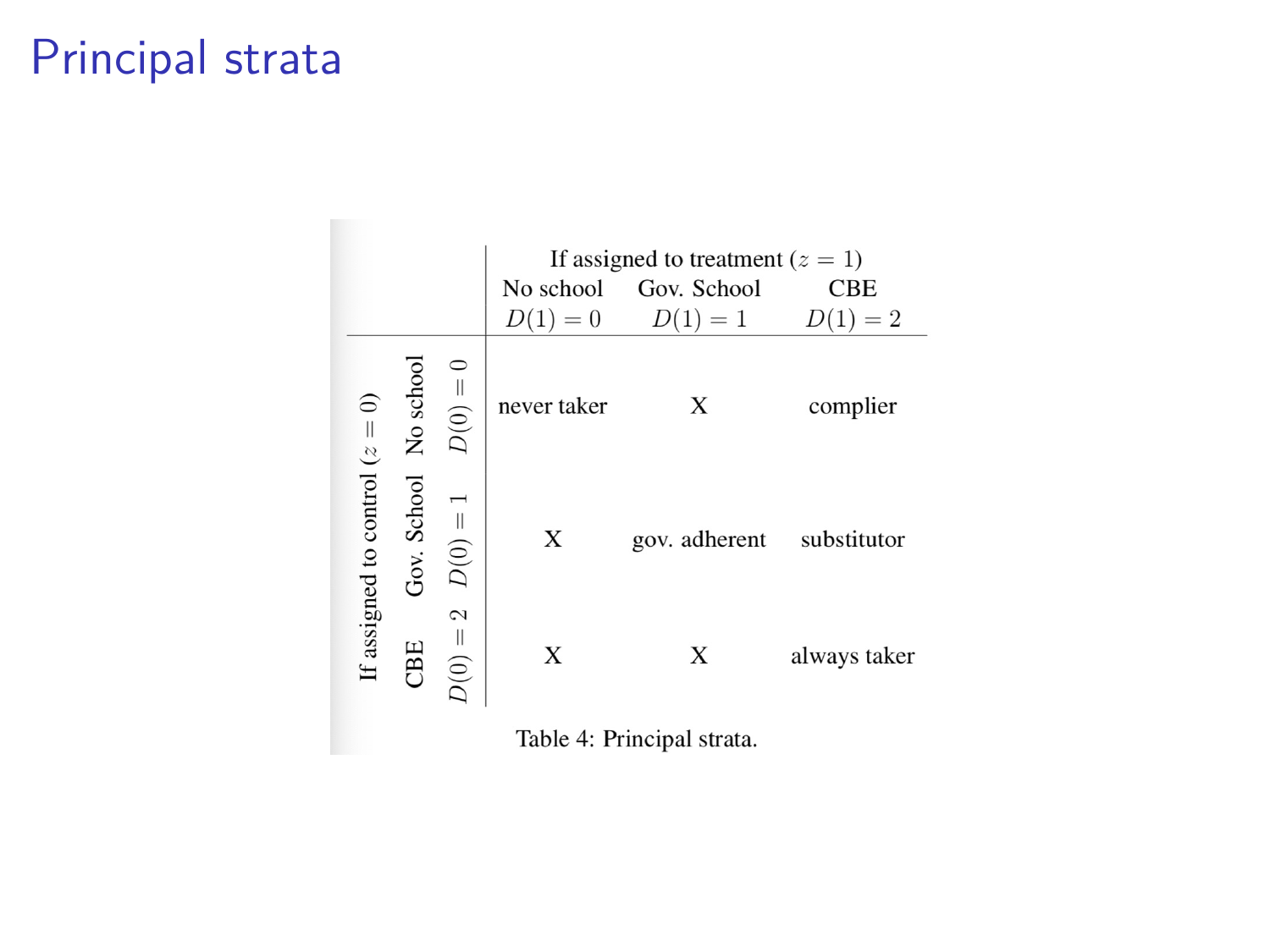#### Principal strata

**Denote the percentage of each strata as**  $\pi(D(0), D(1))$ **.**  $p(d, z) = \frac{\sum_{i=1}^{N} 1(D_i = d, Z_i = z)}{\sum_{i=1}^{N} 1(\sum_{i=1}^{N} z_i)}$  $\frac{\sum_{i=1}^{N} 1(Z_i=z)}{\sum_{i=1}^{N} 1(Z_i=z)}$ .  $\blacktriangleright \pi(2,2) = p(2,0)$  $\blacktriangleright \pi(0,0) = p(0,1)$  $\blacktriangleright \pi(1,1) = p(1,1)$  $\blacktriangleright$   $\pi(1,2) = p(1,0) - p(1,1)$  $\blacktriangleright$   $\pi(0,2) = p(0,0) - p(0,1)$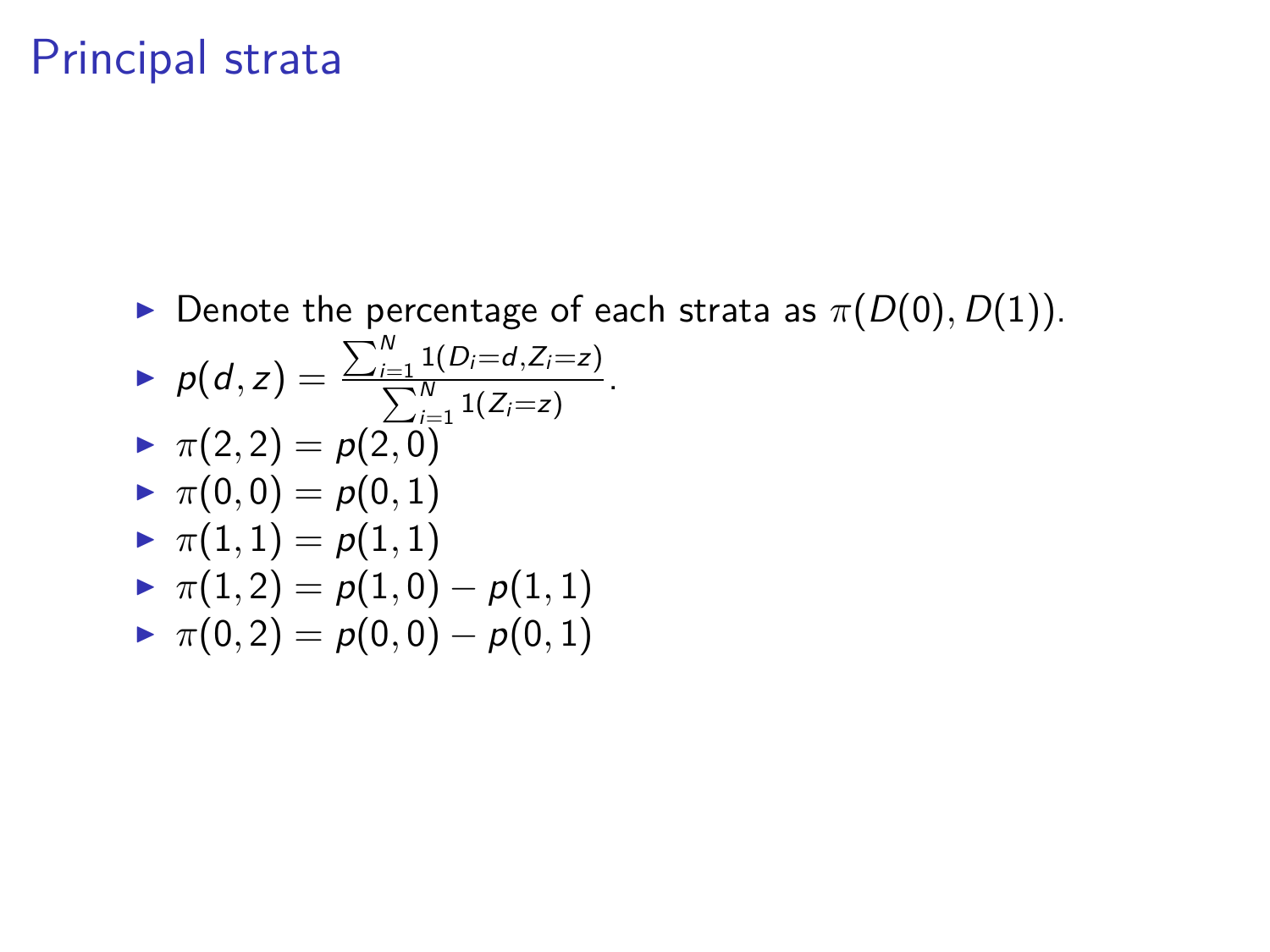# From LATE to ATE

- $\triangleright$  We can calculate the principal strata score using covariates.
- $\blacktriangleright$  Although we do not know the strata each observation belongs to, it is still possible to fit a MLE to maximize the probability for the assignment (**D***,***Z**) to occur.
- $\triangleright$  Based on these scores we can weight LATE to get ATE.
- Aronow and Carnegie (2013); Ding and Lu (2016); Feller et al. (2018)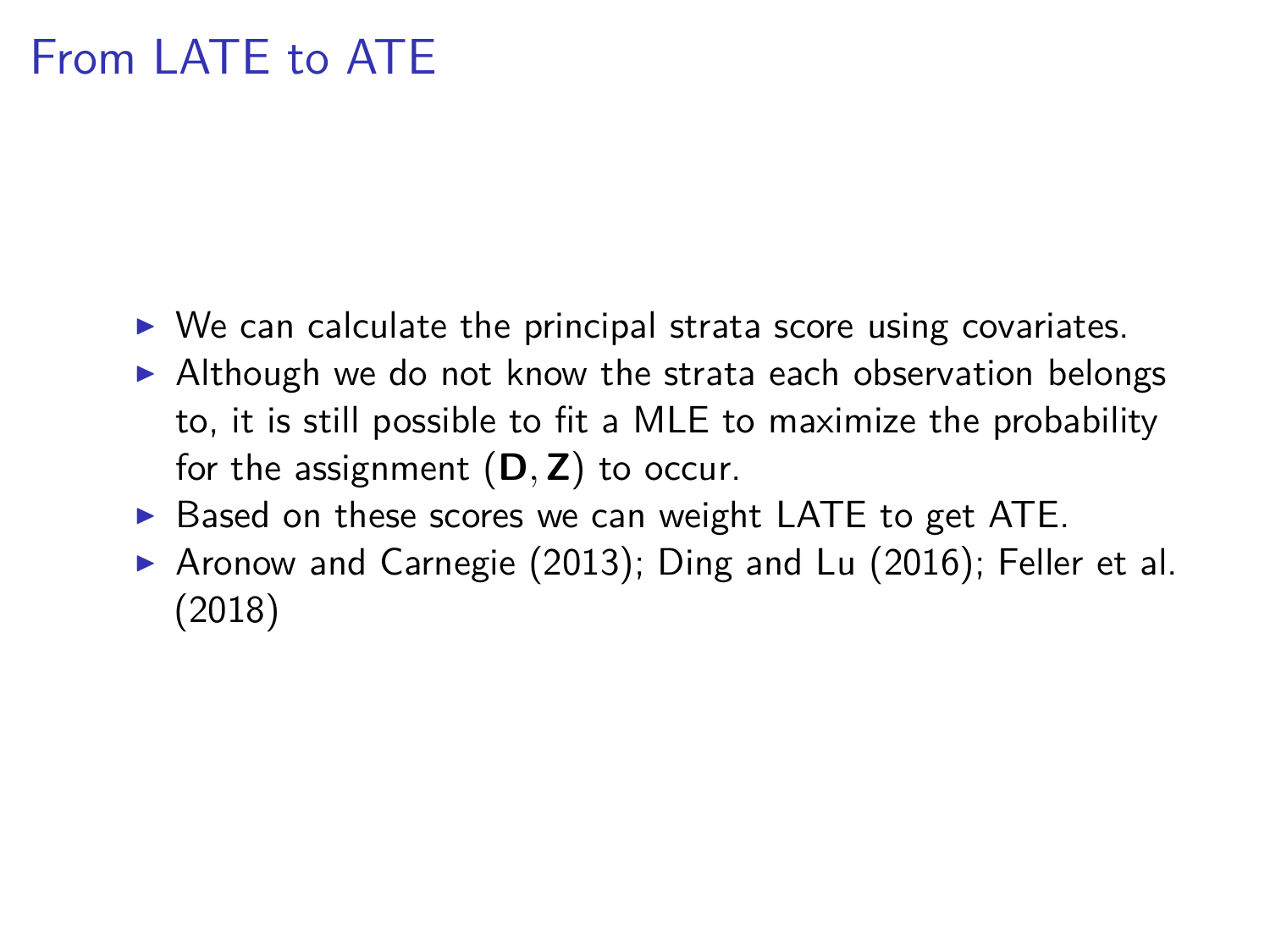## Many instrumental variables

- $\triangleright$  Conventional approach: GMM
	- $\blacktriangleright$  Each IV gives a moment condition
	- $\triangleright$  Use GMM to combine all the conditions
- ► Modern approach: LASSO
	- $\blacktriangleright$  The first stage is a prediction problem
	- $\blacktriangleright$  Hence we can use all kinds of ML algorithms to fit the first stage
	- $\blacktriangleright$  The concern is whether the approach leads to valid estimates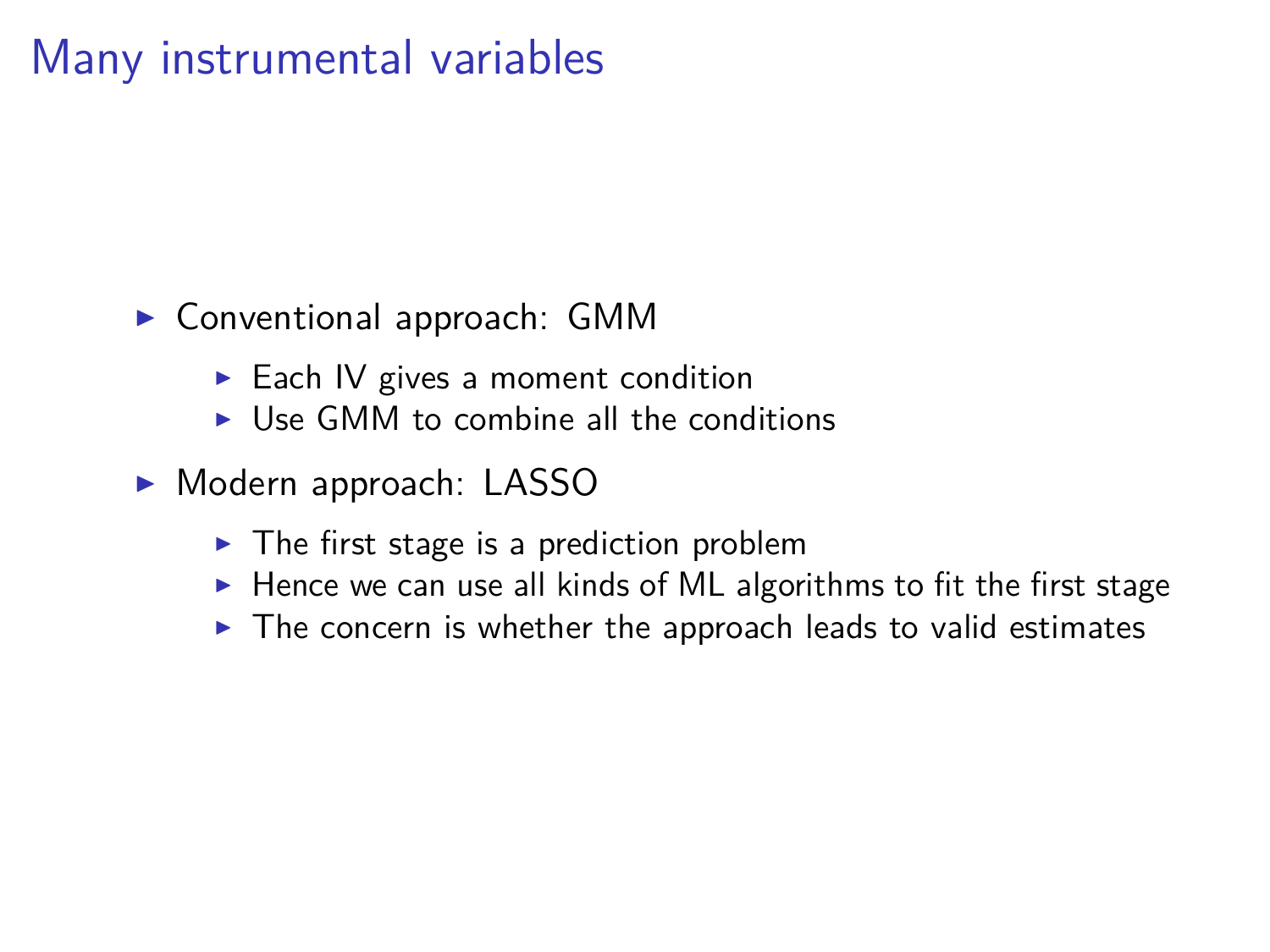#### IV test

- $\triangleright$  A recently developed branch of the literature
- $\blacktriangleright$  The exclusion restriction alone cannot be tested.
- $\triangleright$  But we can test its combination with the mototonicity assumption.

▶ 
$$
P(y, D = 1 | Z = 1)
$$
 >  $P(y, D = 1 | Z = 0)$  and  
\n $P(y, D = 0 | Z = 1)$  <  $P(y, D = 0 | Z = 0)$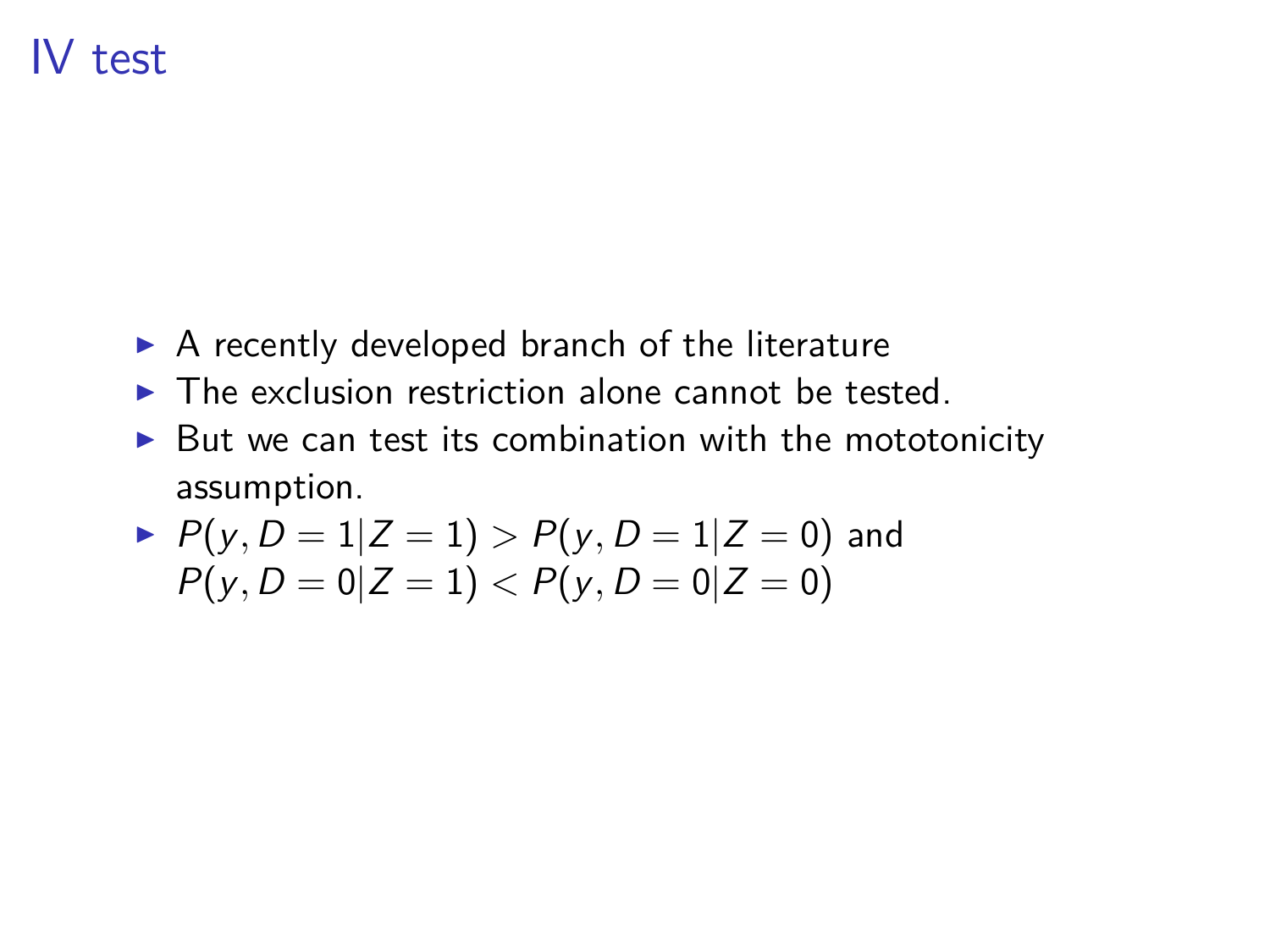# IV test

**Density of the outcome (treated)**



 $N = 336$  Bandwidth = 0.5549